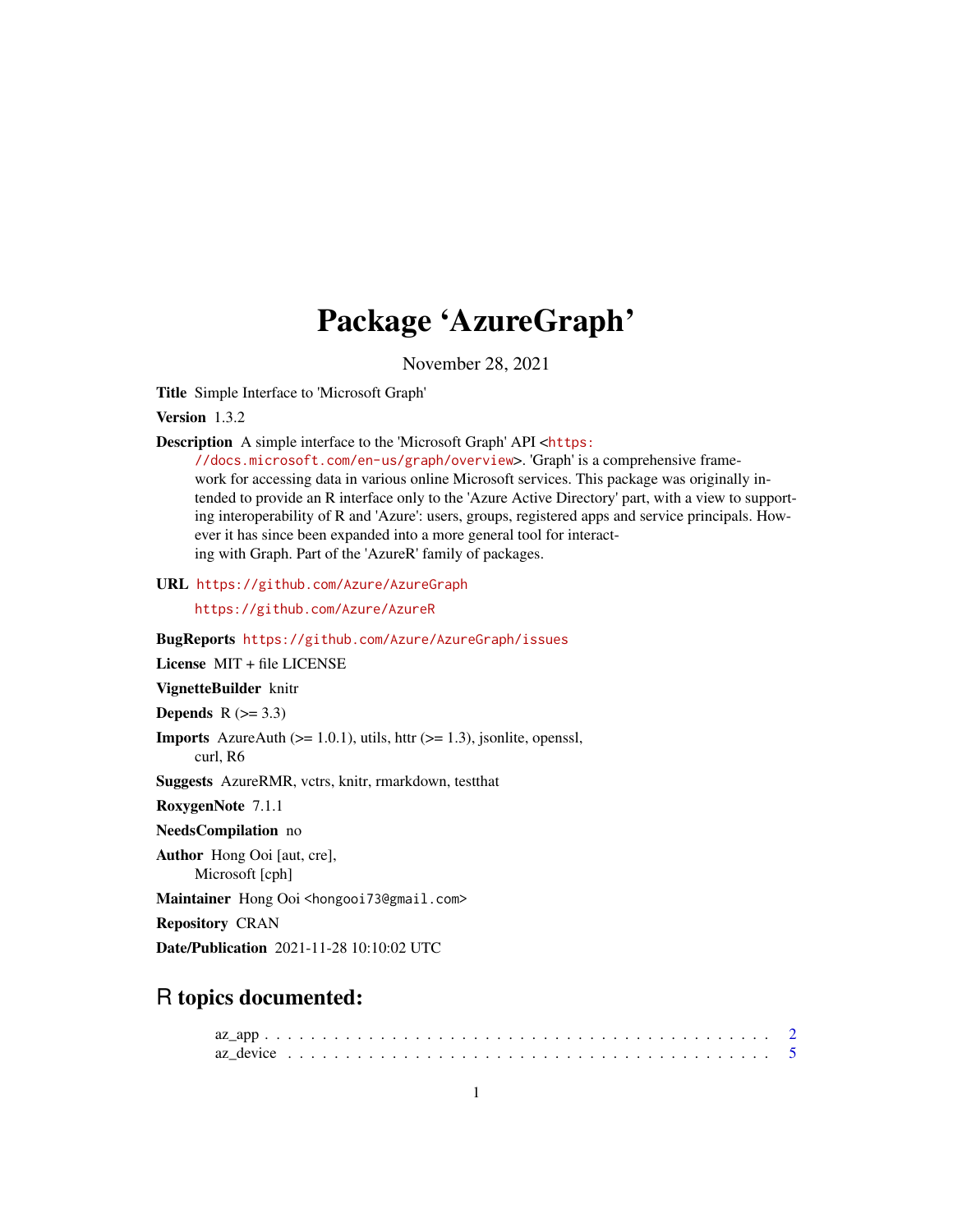<span id="page-1-0"></span>

|  | 6              |
|--|----------------|
|  | $\overline{7}$ |
|  | -8             |
|  |                |
|  | - 11           |
|  | - 13           |
|  | - 14           |
|  | - 16           |
|  |                |
|  |                |
|  |                |
|  | 21             |
|  |                |
|  | 23             |
|  | -26            |
|  |                |
|  |                |
|  |                |
|  |                |

#### **Index** [33](#page-32-0)

<span id="page-1-1"></span>

az\_app *Registered app in Azure Active Directory*

# Description

Base class representing an AAD app.

# Format

An R6 object of class az\_app, inheriting from az\_object.

# Fields

- token: The token used to authenticate with the Graph host.
- tenant: The Azure Active Directory tenant for this app.
- type: always "application" for an app object.
- properties: The app properties.
- password: The app password. Note that the Graph API does not return previously-generated passwords. This field will only be populated for an app object created with ms\_graph\$create\_app(), or after a call to the add\_password() method below.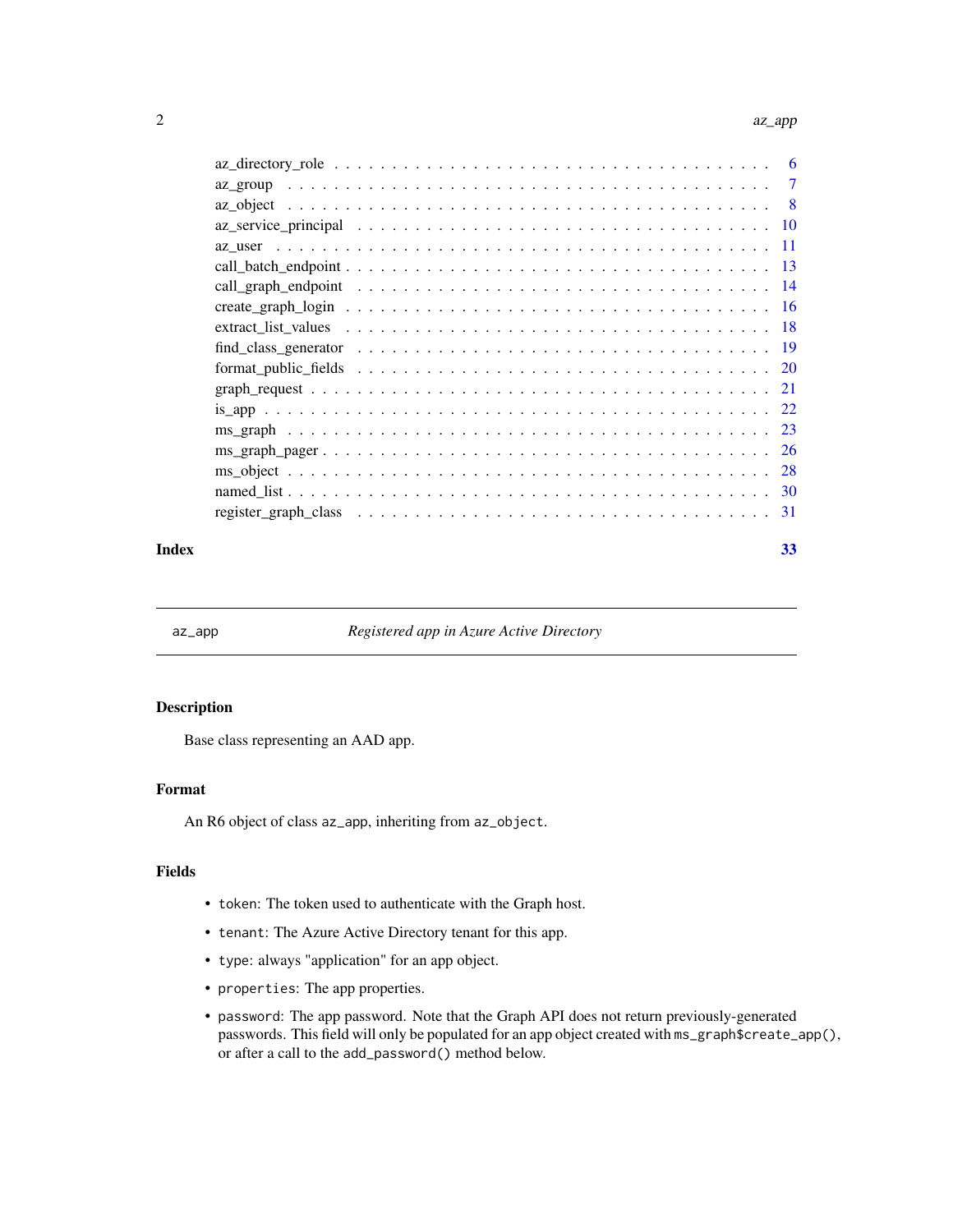#### <span id="page-2-0"></span> $az\_\$ {app} 3

#### Methods

- new(...): Initialize a new app object. Do not call this directly; see 'Initialization' below.
- delete(confirm=TRUE): Delete an app. By default, ask for confirmation first.
- update(...): Update the app data in Azure Active Directory. For what properties can be updated, consult the REST API documentation link below.
- do\_operation(...): Carry out an arbitrary operation on the app.
- sync\_fields(): Synchronise the R object with the app data in Azure Active Directory.
- list\_owners(type=c("user","group","application","servicePrincipal"),filter=NULL,n=Inf): Return a list of all owners of this app. Specify the type argument to limit the result to specific object type(s).
- create\_service\_principal(...): Create a service principal for this app, by default in the current tenant.
- get\_service\_principal(): Get the service principal for this app.
- delete\_service\_principal(confirm=TRUE): Delete the service principal for this app. By default, ask for confirmation first.
- add\_password(password\_name=NULL,password\_duration=NULL): Adds a strong password. password\_duration is the length of time in years that the password remains valid, with default duration 2 years. Returns the ID of the generated password.
- remove\_password(password\_id,confirm=TRUE): Removes the password with the given ID. By default, ask for confirmation first.
- add\_certificate(certificate): Adds a certificate for authentication. This can be specified as the name of a .pfx or .pem file, an openssl::cert object, an AzureKeyVault::stored\_cert object, or a raw or character vector.
- remove\_certificate(certificate\_id, confirm=TRUE): Removes the certificate with the given ID. By default, ask for confirmation first.

# Initialization

Creating new objects of this class should be done via the create\_app and get\_app methods of the ms graph class. Calling the new() method for this class only constructs the R object; it does not call the Microsoft Graph API to create the actual app.

[Microsoft Graph overview,](https://docs.microsoft.com/en-us/graph/overview) [REST API reference](https://docs.microsoft.com/en-us/graph/api/overview?view=graph-rest-beta)

# List methods

All list\_\* methods have filter and n arguments to limit the number of results. The former should be an [OData expression](https://docs.microsoft.com/en-us/graph/query-parameters#filter-parameter) as a string to filter the result set on. The latter should be a number setting the maximum number of (filtered) results to return. The default values are filter=NULL and n=Inf. If n=NULL, the ms\_graph\_pager iterator object is returned instead to allow manual iteration over the results.

Support in the underlying Graph API for OData queries is patchy. Not all endpoints that return lists of objects support filtering, and if they do, they may not allow all of the defined operators. If your filtering expression results in an error, you can carry out the operation without filtering and then filter the results on the client side.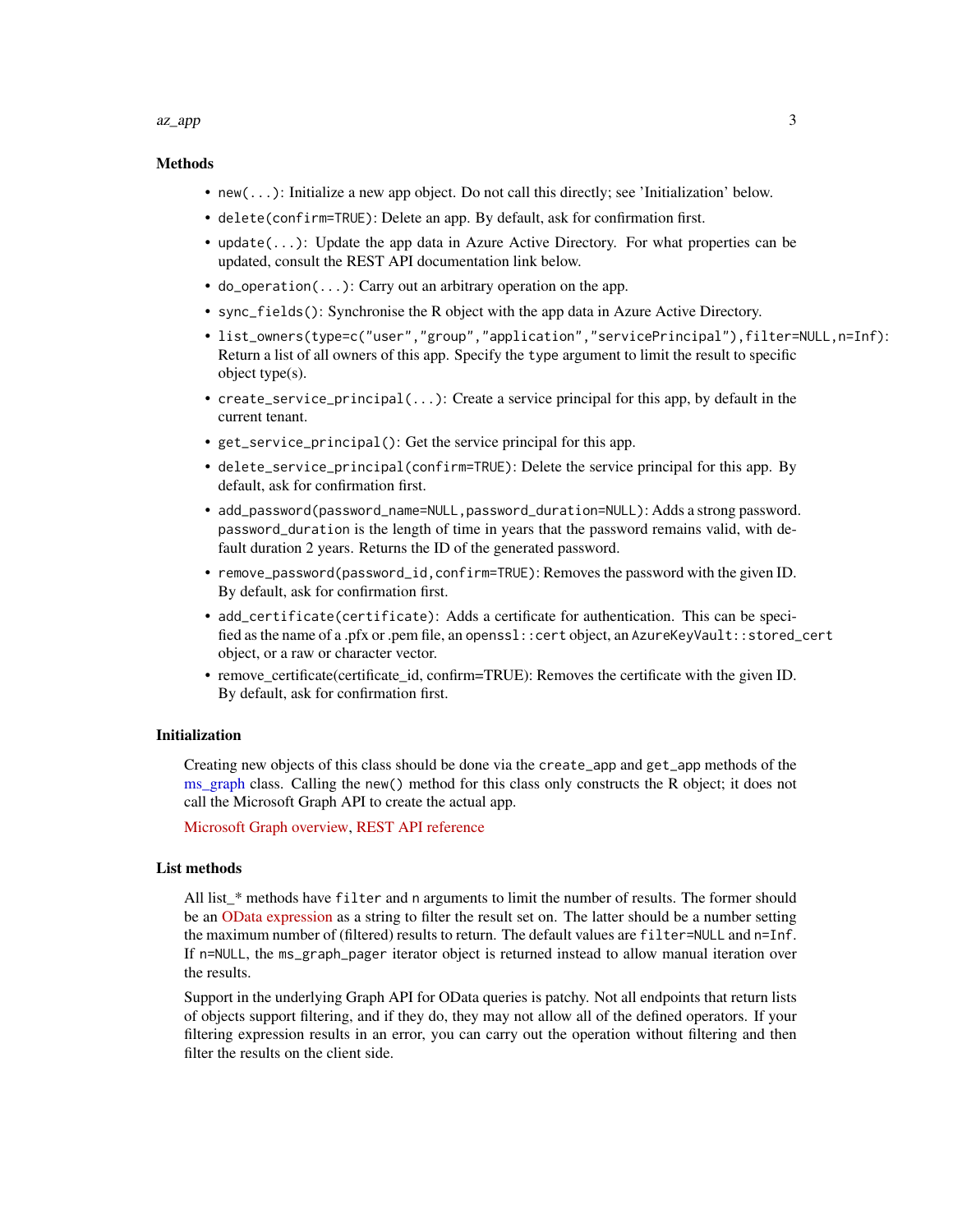# <span id="page-3-0"></span>See Also

[ms\\_graph,](#page-22-1) [az\\_service\\_principal,](#page-9-1) [az\\_user,](#page-10-1) [az\\_group,](#page-6-1) [az\\_object](#page-7-1)

#### Examples

```
## Not run:
gr <- get_graph_login()
app <- gr$create_app("MyNewApp")
# password resetting: remove the old password, add a new one
pwd_id <- app$properties$passwordCredentials[[1]]$keyId
app$add_password()
app$remove_password(pwd_id)
# set a redirect URI
app$update(publicClient=list(redirectUris=I("http://localhost:1410")))
# add API permission (access Azure Storage as user)
app$update(requiredResourceAccess=list(
   list(
        resourceAppId="e406a681-f3d4-42a8-90b6-c2b029497af1",
        resourceAccess=list(
            list(
                id="03e0da56-190b-40ad-a80c-ea378c433f7f",
                type="Scope"
            )
        )
   )
))
# add a certificate from a .pem file
app$add_certificate("cert.pem")
# can also read the file into an openssl object, and then add the cert
cert <- openssl::read_cert("cert.pem")
app$add_certificate(cert)
# add a certificate stored in Azure Key Vault
vault <- AzureKeyVault::key_vault("mytenant")
cert2 <- vault$certificates$get("certname")
app$add_certificate(cert2)
# change the app name
app$update(displayName="MyRenamedApp")
## End(Not run)
```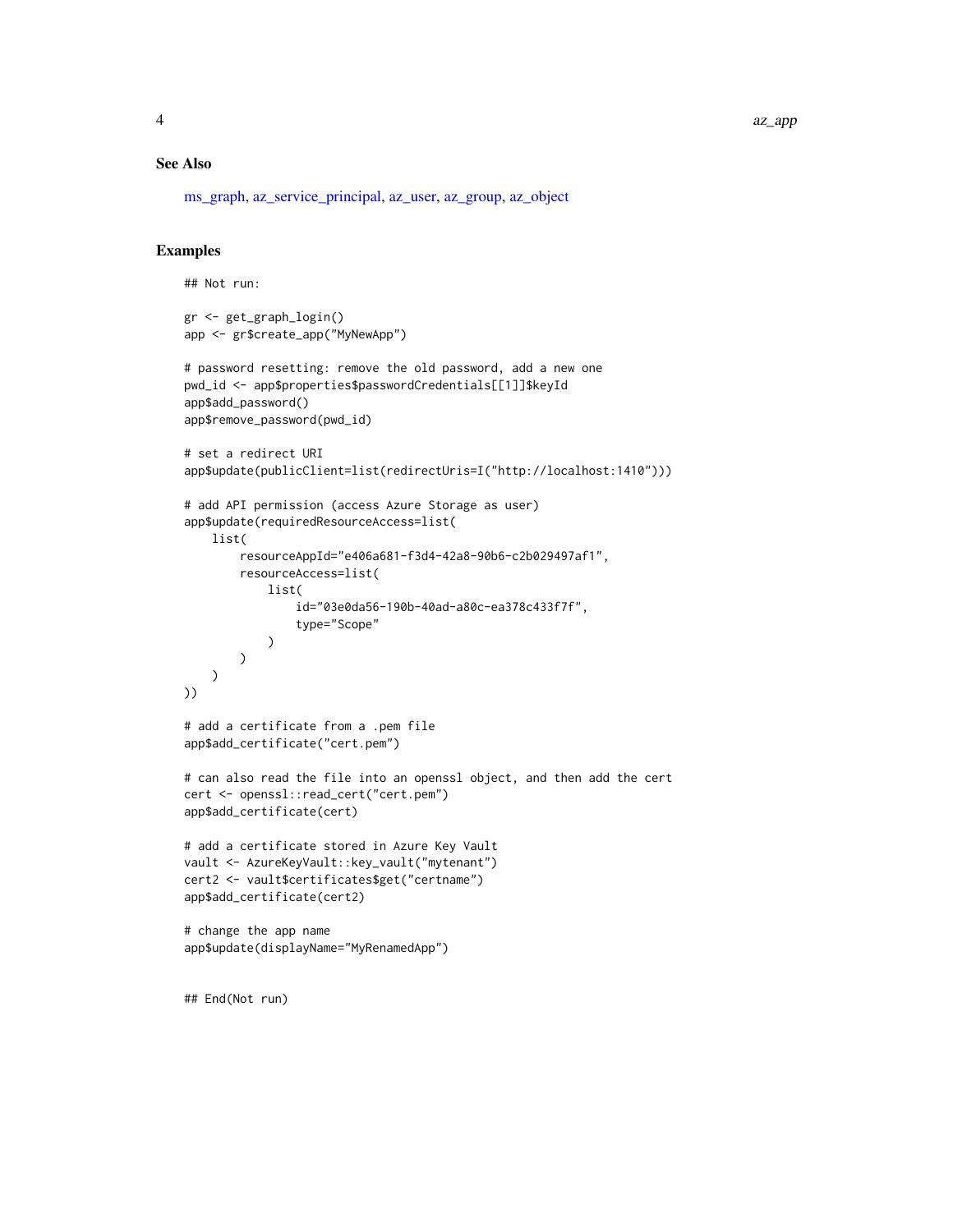<span id="page-4-1"></span><span id="page-4-0"></span>

# **Description**

Class representing a registered device.

# Format

An R6 object of class az\_device, inheriting from az\_object.

# Fields

- token: The token used to authenticate with the Graph host.
- tenant: The Azure Active Directory tenant for this group.
- type: always "device" for a device object.
- properties: The device properties.

# Methods

- new(...): Initialize a new device object. Do not call this directly; see 'Initialization' below.
- delete(confirm=TRUE): Delete a device. By default, ask for confirmation first.
- update(...): Update the device information in Azure Active Directory.
- do\_operation(...): Carry out an arbitrary operation on the device.
- sync\_fields(): Synchronise the R object with the app data in Azure Active Directory.

# Initialization

Create objects of this class via the list\_registered\_devices() and list\_owned\_devices() methods of the az\_user class.

#### See Also

[ms\\_graph,](#page-22-1) [az\\_user,](#page-10-1) [az\\_object](#page-7-1)

[Microsoft Graph overview,](https://docs.microsoft.com/en-us/graph/overview) [REST API reference](https://docs.microsoft.com/en-us/graph/api/overview?view=graph-rest-1.0)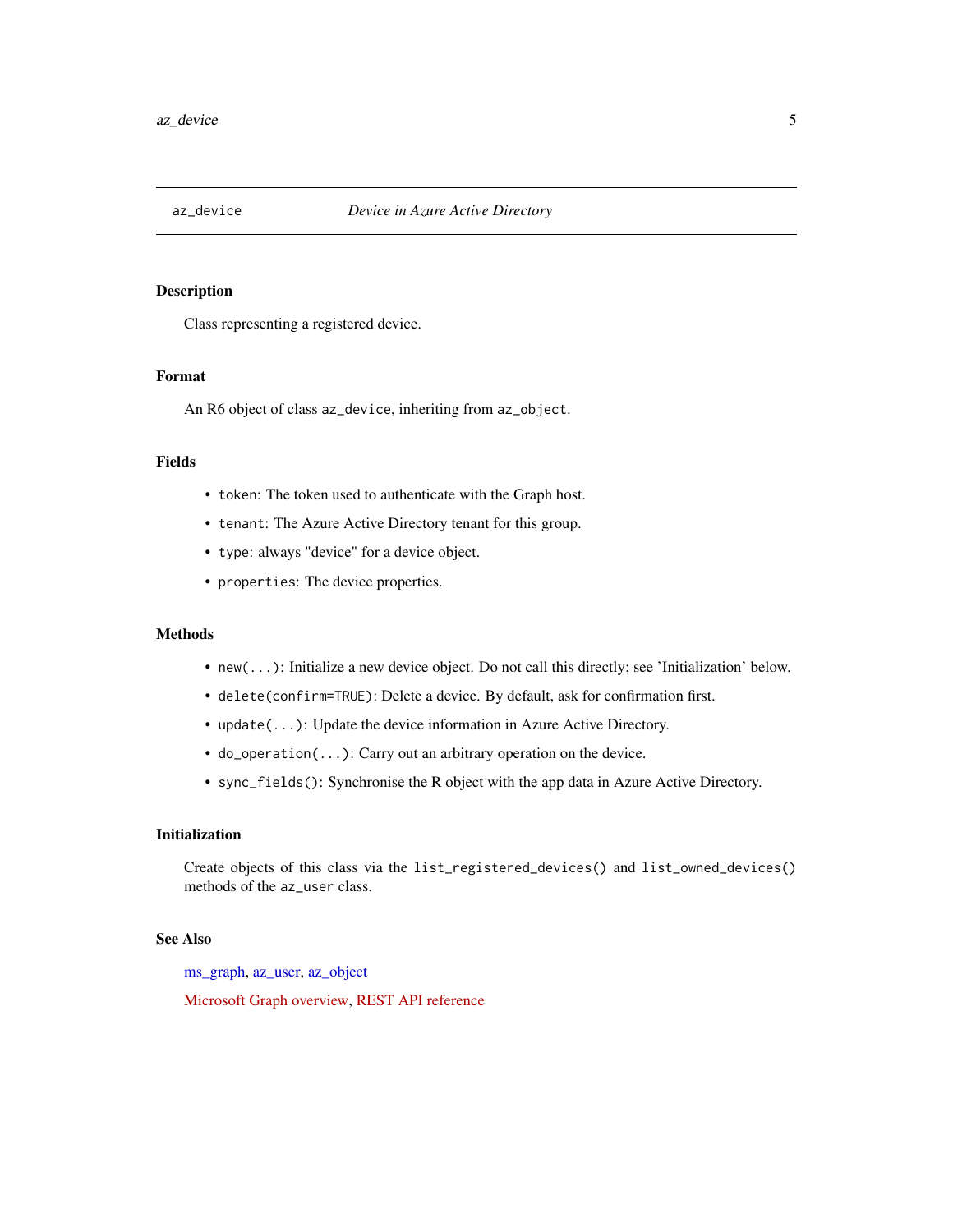<span id="page-5-0"></span>az\_directory\_role *Directory role*

# Description

Class representing a role in Azure Active Directory.

# Format

An R6 object of class az\_directory\_role, inheriting from az\_object.

# Fields

- token: The token used to authenticate with the Graph host.
- tenant: The Azure Active Directory tenant for this role.
- type: always "directory role" for a directory role object.
- properties: The item properties.

# Methods

- new(...): Initialize a new object. Do not call this directly; see 'Initialization' below.
- delete(confirm=TRUE): Delete this item. By default, ask for confirmation first.
- update(...): Update the item's properties in Microsoft Graph.
- do\_operation(...): Carry out an arbitrary operation on the item.
- sync\_fields(): Synchronise the R object with the item metadata in Microsoft Graph.
- list\_members(filter=NULL, n=Inf): Return a list of all members of this group.

#### Initialization

Currently support for directory roles is limited. Objects of this class should not be initialized directly.

# List methods

All list\_\* methods have filter and n arguments to limit the number of results. The former should be an [OData expression](https://docs.microsoft.com/en-us/graph/query-parameters#filter-parameter) as a string to filter the result set on. The latter should be a number setting the maximum number of (filtered) results to return. The default values are filter=NULL and n=Inf. If n=NULL, the ms\_graph\_pager iterator object is returned instead to allow manual iteration over the results.

Support in the underlying Graph API for OData queries is patchy. Not all endpoints that return lists of objects support filtering, and if they do, they may not allow all of the defined operators. If your filtering expression results in an error, you can carry out the operation without filtering and then filter the results on the client side.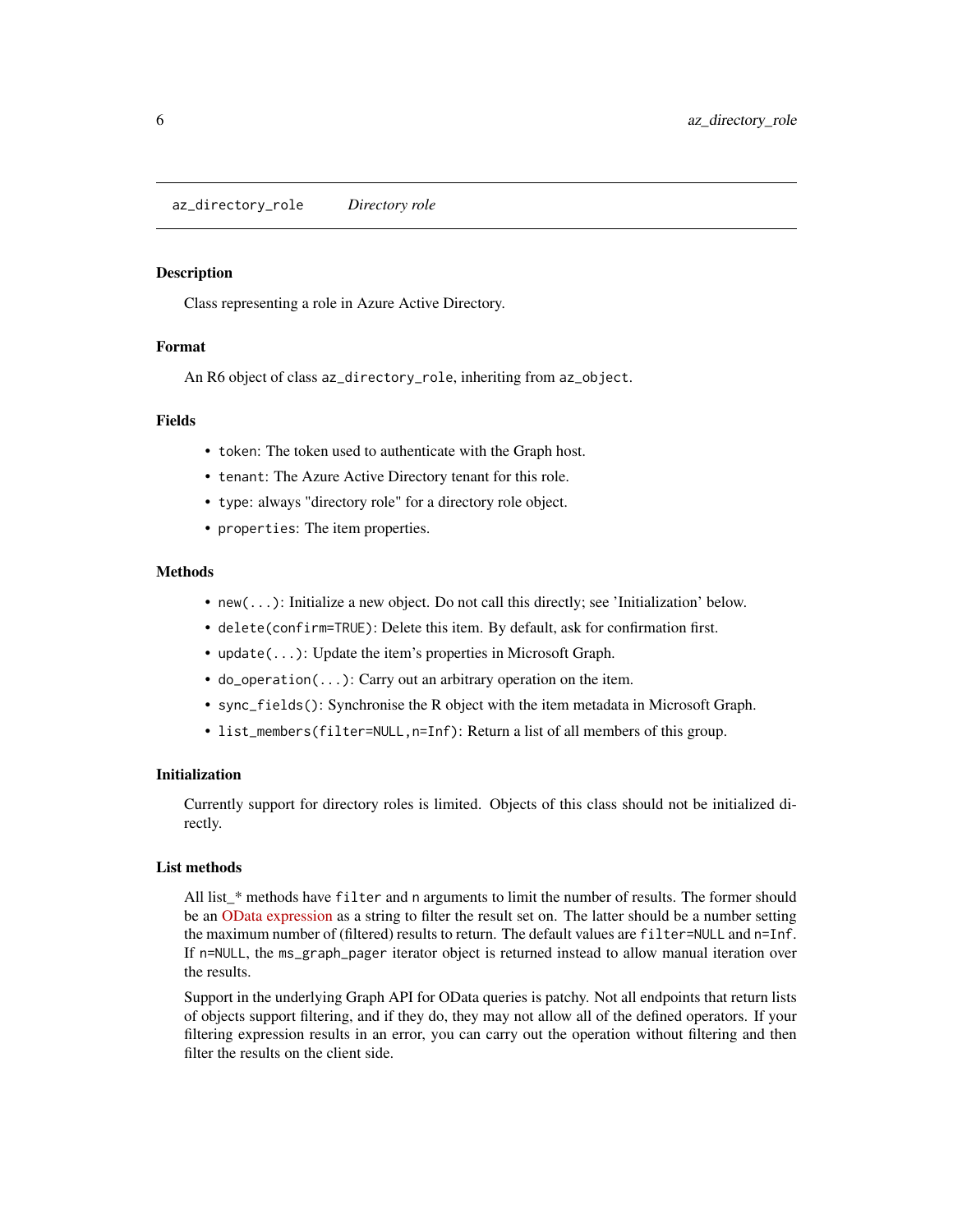#### <span id="page-6-0"></span>az\_group 7

#### See Also

[ms\\_graph,](#page-22-1) [az\\_user](#page-10-1)

[Microsoft Graph overview,](https://docs.microsoft.com/en-us/graph/overview) [REST API reference](https://docs.microsoft.com/en-us/graph/api/overview?view=graph-rest-1.0)

<span id="page-6-1"></span>az\_group *Group in Azure Active Directory*

# Description

Class representing an AAD group.

## Format

An R6 object of class az\_group, inheriting from az\_object.

#### Fields

- token: The token used to authenticate with the Graph host.
- tenant: The Azure Active Directory tenant for this group.
- type: always "group" for a group object.
- properties: The group properties.

#### Methods

- new(...): Initialize a new group object. Do not call this directly; see 'Initialization' below.
- delete(confirm=TRUE): Delete a group. By default, ask for confirmation first.
- update(...): Update the group information in Azure Active Directory.
- do\_operation(...): Carry out an arbitrary operation on the group.
- sync\_fields(): Synchronise the R object with the app data in Azure Active Directory.
- list\_members(type=c("user","group","application","servicePrincipal"),filter=NULL,n=Inf): Return a list of all members of this group. Specify the type argument to limit the result to specific object type(s).
- list\_owners(type=c("user","group","application","servicePrincipal"),filter=NULL,n=Inf): Return a list of all owners of this group. Specify the type argument to limit the result to specific object type(s).

#### Initialization

Creating new objects of this class should be done via the create\_group and get\_group methods of the [ms\\_graph](#page-22-1) and [az\\_app](#page-1-1) classes. Calling the new() method for this class only constructs the R object; it does not call the Microsoft Graph API to create the actual group.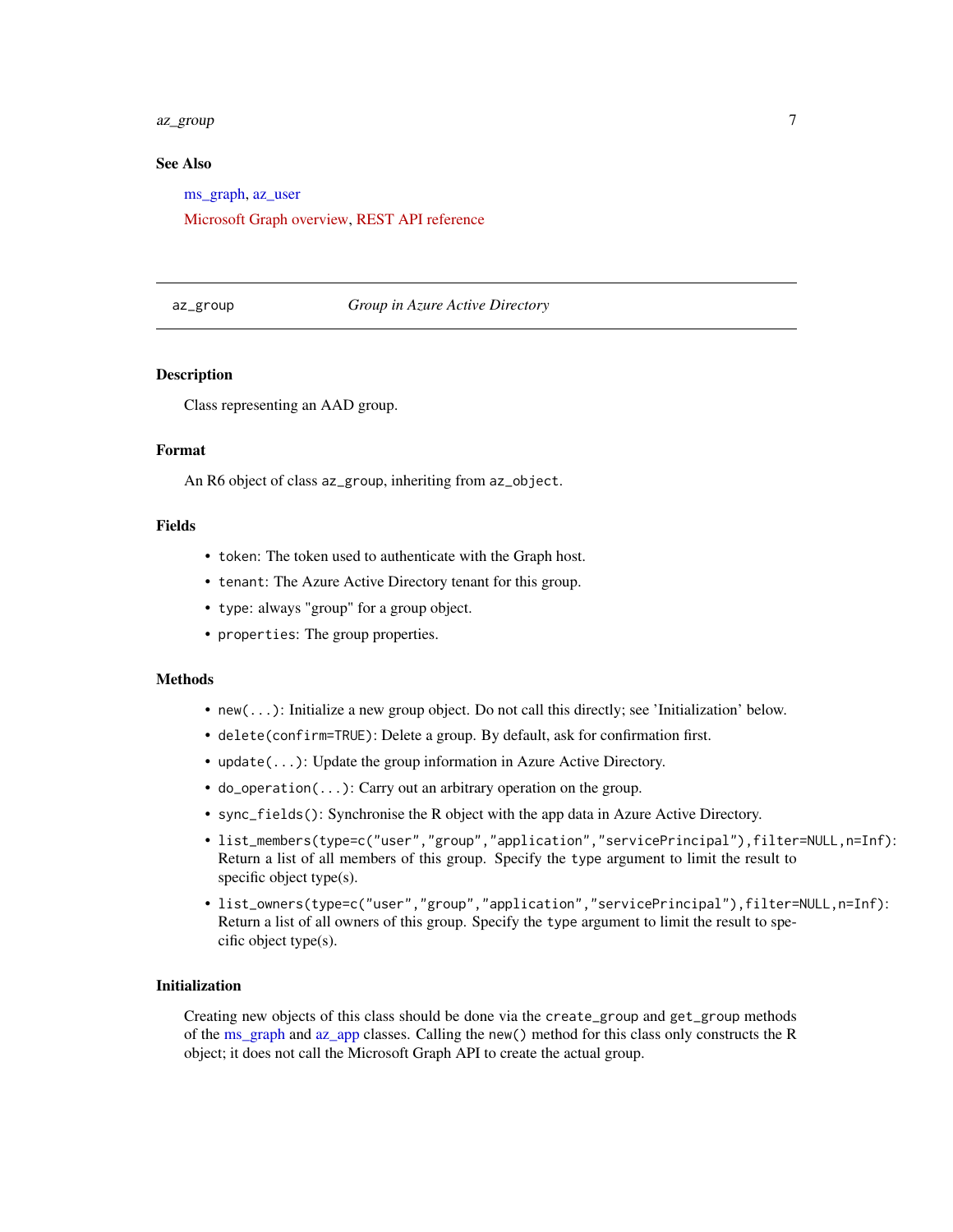#### <span id="page-7-0"></span>List methods

All list \* methods have filter and n arguments to limit the number of results. The former should be an [OData expression](https://docs.microsoft.com/en-us/graph/query-parameters#filter-parameter) as a string to filter the result set on. The latter should be a number setting the maximum number of (filtered) results to return. The default values are filter=NULL and n=Inf. If n=NULL, the ms\_graph\_pager iterator object is returned instead to allow manual iteration over the results.

Support in the underlying Graph API for OData queries is patchy. Not all endpoints that return lists of objects support filtering, and if they do, they may not allow all of the defined operators. If your filtering expression results in an error, you can carry out the operation without filtering and then filter the results on the client side.

# See Also

[ms\\_graph,](#page-22-1) [az\\_app,](#page-1-1) [az\\_user,](#page-10-1) [az\\_object](#page-7-1) [Microsoft Graph overview,](https://docs.microsoft.com/en-us/graph/overview) [REST API reference](https://docs.microsoft.com/en-us/graph/api/overview?view=graph-rest-1.0)

# Examples

```
## Not run:
```

```
gr <- get_graph_login()
usr <- gr$get_user("myname@aadtenant.com")
```

```
grps <- usr$list_group_memberships()
grp <- gr$get_group(grps[1])
```
grp\$list\_members() grp\$list\_owners()

```
# capping the number of results
grp$list_members(n=10)
```

```
# get the pager object for a listing method
pager <- grp$list_members(n=NULL)
pager$value
```
## End(Not run)

```
az_object Azure Active Directory object
```
# Description

Base class representing an Azure Active Directory object in Microsoft Graph.

# Format

An R6 object of class az\_object, inheriting from ms\_object.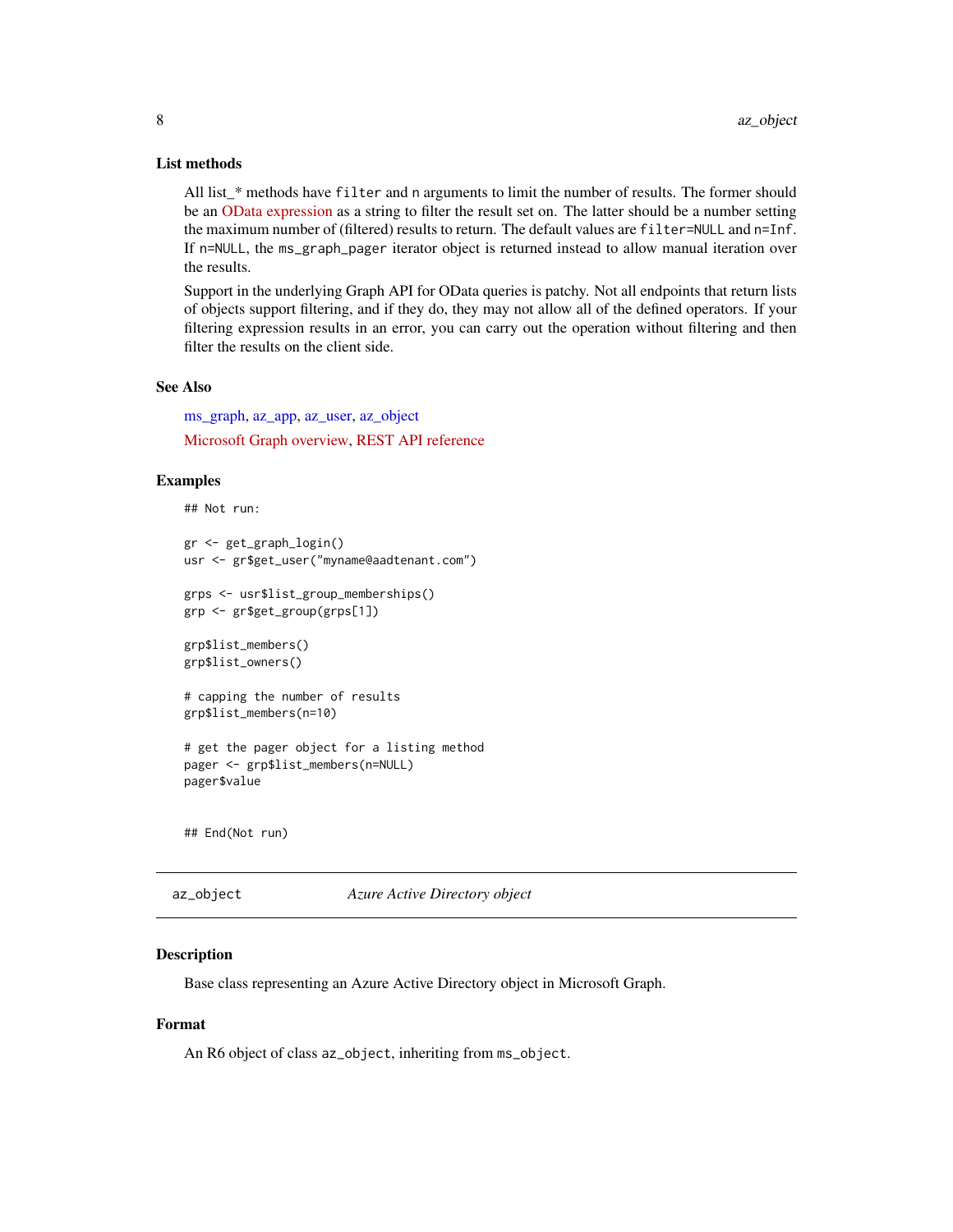#### <span id="page-8-0"></span>az\_object 9

# Fields

- token: The token used to authenticate with the Graph host.
- tenant: The Azure Active Directory tenant for this object.
- type: The type of object: user, group, application or service principal.
- properties: The object properties.

#### Methods

- new(...): Initialize a new directory object. Do not call this directly; see 'Initialization' below.
- delete(confirm=TRUE): Delete an object. By default, ask for confirmation first.
- update(...): Update the object information in Azure Active Directory.
- do\_operation(...): Carry out an arbitrary operation on the object.
- sync\_fields(): Synchronise the R object with the data in Azure Active Directory.
- list\_group\_memberships(security\_only=FALSE,filter=NULL,n=Inf): Return the IDs of all groups this object is a member of. If security\_only is TRUE, only security group IDs are returned.
- list\_object\_memberships(security\_only=FALSE,filter=NULL,n=Inf): Return the IDs of all groups, administrative units and directory roles this object is a member of.

#### Initialization

Objects of this class should not be created directly. Instead, create an object of the appropriate subclass: [az\\_app,](#page-1-1) [az\\_service\\_principal,](#page-9-1) [az\\_user,](#page-10-1) [az\\_group.](#page-6-1)

#### List methods

All list\_\* methods have filter and n arguments to limit the number of results. The former should be an [OData expression](https://docs.microsoft.com/en-us/graph/query-parameters#filter-parameter) as a string to filter the result set on. The latter should be a number setting the maximum number of (filtered) results to return. The default values are filter=NULL and n=Inf. If n=NULL, the ms\_graph\_pager iterator object is returned instead to allow manual iteration over the results.

Support in the underlying Graph API for OData queries is patchy. Not all endpoints that return lists of objects support filtering, and if they do, they may not allow all of the defined operators. If your filtering expression results in an error, you can carry out the operation without filtering and then filter the results on the client side.

#### See Also

[ms\\_graph,](#page-22-1) [az\\_app,](#page-1-1) [az\\_service\\_principal,](#page-9-1) [az\\_user,](#page-10-1) [az\\_group](#page-6-1)

[Microsoft Graph overview,](https://docs.microsoft.com/en-us/graph/overview) [REST API reference](https://docs.microsoft.com/en-us/graph/api/overview?view=graph-rest-1.0)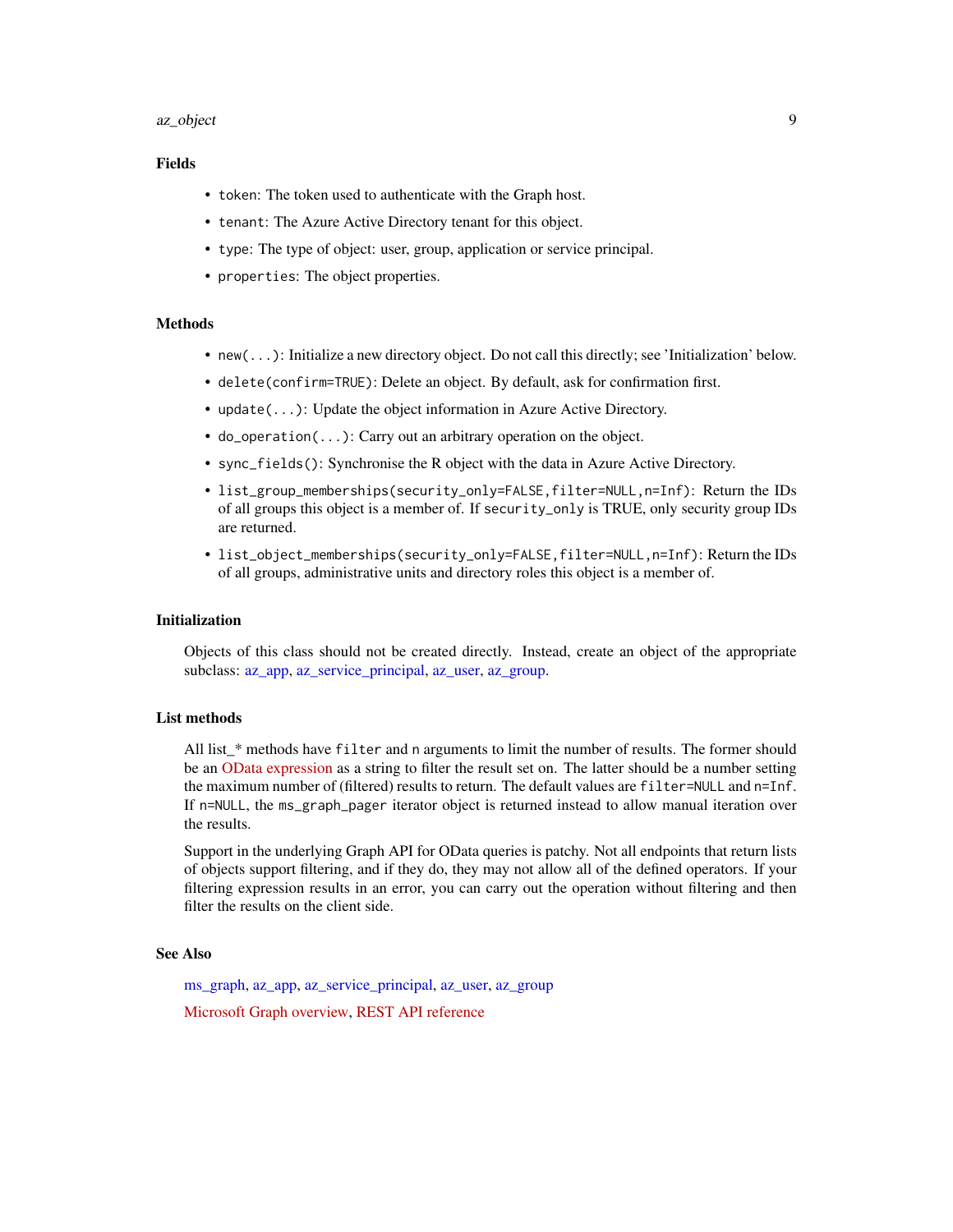<span id="page-9-1"></span><span id="page-9-0"></span>az\_service\_principal *Service principal in Azure Active Directory*

# Description

Class representing an AAD service principal.

# Format

An R6 object of class az\_service\_principal, inheriting from az\_object.

#### Fields

- token: The token used to authenticate with the Graph host.
- tenant: The Azure Active Directory tenant for this service principal.
- type: always "service principal" for a service principal object.
- properties: The service principal properties.

#### Methods

- new(...): Initialize a new service principal object. Do not call this directly; see 'Initialization' below.
- delete(confirm=TRUE): Delete a service principal. By default, ask for confirmation first.
- update(...): Update the service principal information in Azure Active Directory.
- do\_operation(...): Carry out an arbitrary operation on the service principal.
- sync\_fields(): Synchronise the R object with the service principal data in Azure Active Directory.

#### Initialization

Creating new objects of this class should be done via the create\_service\_principal and get\_service\_principal methods of the [ms\\_graph](#page-22-1) and [az\\_app](#page-1-1) classes. Calling the new() method for this class only constructs the R object; it does not call the Microsoft Graph API to create the actual service principal.

# See Also

[ms\\_graph,](#page-22-1) [az\\_app,](#page-1-1) [az\\_object](#page-7-1)

[Azure Microsoft Graph overview,](https://docs.microsoft.com/en-us/graph/overview) [REST API reference](https://docs.microsoft.com/en-us/graph/api/overview?view=graph-rest-1.0)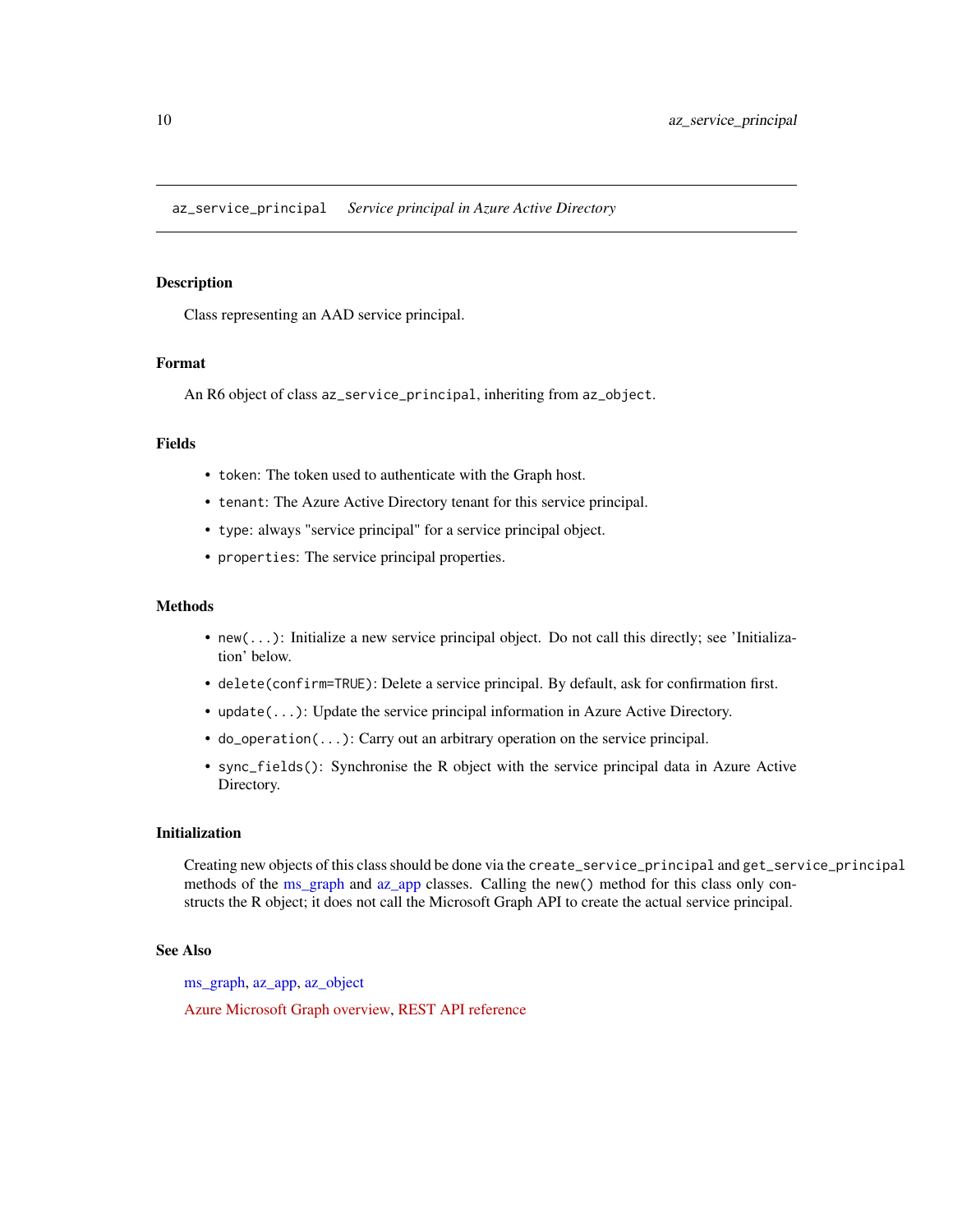<span id="page-10-1"></span><span id="page-10-0"></span>

#### Description

Class representing an AAD user account.

#### Format

An R6 object of class az\_user, inheriting from az\_object.

# Fields

- token: The token used to authenticate with the Graph host.
- tenant: The Azure Active Directory tenant for this user.
- type: always "user" for a user object.
- properties: The user properties.

#### Methods

- new(...): Initialize a new user object. Do not call this directly; see 'Initialization' below.
- delete(confirm=TRUE): Delete a user account. By default, ask for confirmation first.
- update(...): Update the user information in Azure Active Directory.
- do\_operation(...): Carry out an arbitrary operation on the user account.
- sync\_fields(): Synchronise the R object with the app data in Azure Active Directory.
- list\_direct\_memberships(filter=NULL,n=Inf): List the groups and directory roles this user is a direct member of.
- list\_owned\_objects(type=c("user","group","application","servicePrincipal"),filter=NULL,n=Inf): List directory objects (groups/apps/service principals) owned by this user. Specify the type argument to limit the result to specific object type(s).
- list\_created\_objects(type=c("user","group","application","servicePrincipal"),filter=NULL,n=Inf): List directory objects (groups/apps/service principals) created by this user. Specify the type argument to limit the result to specific object type(s).
- list\_owned\_devices(filter=NULL,n=Inf): List the devices owned by this user.
- list\_registered\_devices(filter=NULL,n=Inf): List the devices registered by this user.
- reset\_password(password=NULL,force\_password\_change=TRUE): Resets a user password. By default the new password will be randomly generated, and must be changed at next login.

#### Initialization

Creating new objects of this class should be done via the create\_user and get\_user methods of the [ms\\_graph](#page-22-1) and [az\\_app](#page-1-1) classes. Calling the new() method for this class only constructs the R object; it does not call the Microsoft Graph API to create the actual user account.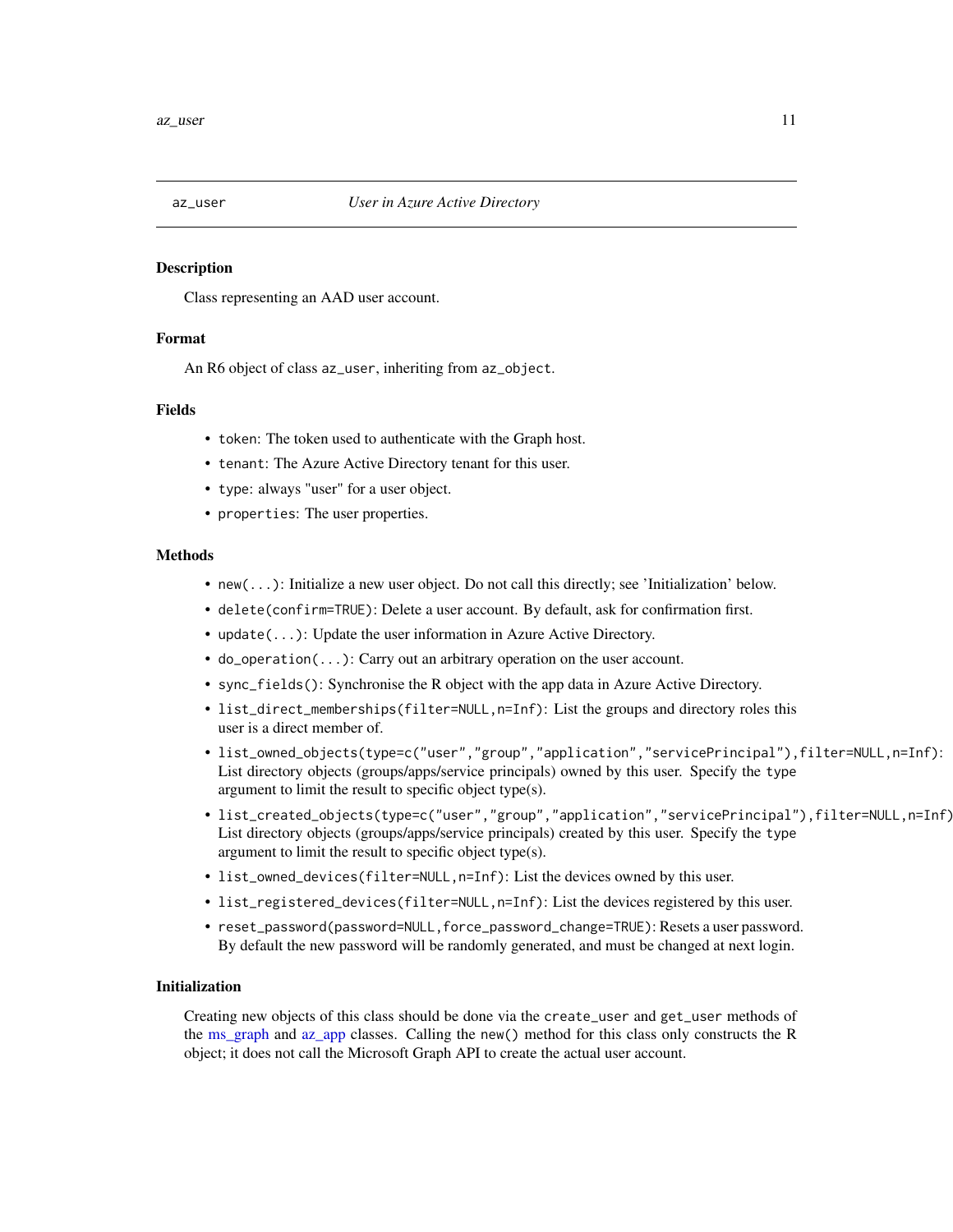# <span id="page-11-0"></span>List methods

All list\_\* methods have filter and n arguments to limit the number of results. The former should be an [OData expression](https://docs.microsoft.com/en-us/graph/query-parameters#filter-parameter) as a string to filter the result set on. The latter should be a number setting the maximum number of (filtered) results to return. The default values are filter=NULL and n=Inf. If n=NULL, the ms\_graph\_pager iterator object is returned instead to allow manual iteration over the results.

Support in the underlying Graph API for OData queries is patchy. Not all endpoints that return lists of objects support filtering, and if they do, they may not allow all of the defined operators. If your filtering expression results in an error, you can carry out the operation without filtering and then filter the results on the client side.

# See Also

[ms\\_graph,](#page-22-1) [az\\_app,](#page-1-1) [az\\_group,](#page-6-1) [az\\_device,](#page-4-1) [az\\_object](#page-7-1) [Microsoft Graph overview,](https://docs.microsoft.com/en-us/graph/overview) [REST API reference](https://docs.microsoft.com/en-us/graph/api/overview?view=graph-rest-1.0)

#### Examples

```
## Not run:
```
gr <- get\_graph\_login()

# my user account gr\$get\_user()

```
# another user account
usr <- gr$get_user("myname@aadtenant.com")
```

```
grps <- usr$list_direct_memberships()
head(grps)
```

```
# owned objects
usr$list_owned_objects()
```

```
# owned apps and service principals
usr$list_owned_objects(type=c("application", "servicePrincipal"))
```

```
# first 5 objects
usr$list_owned_objects(n=5)
```

```
# get the pager object
pager <- usr$list_owned_objects(n=NULL)
pager$value
```
## End(Not run)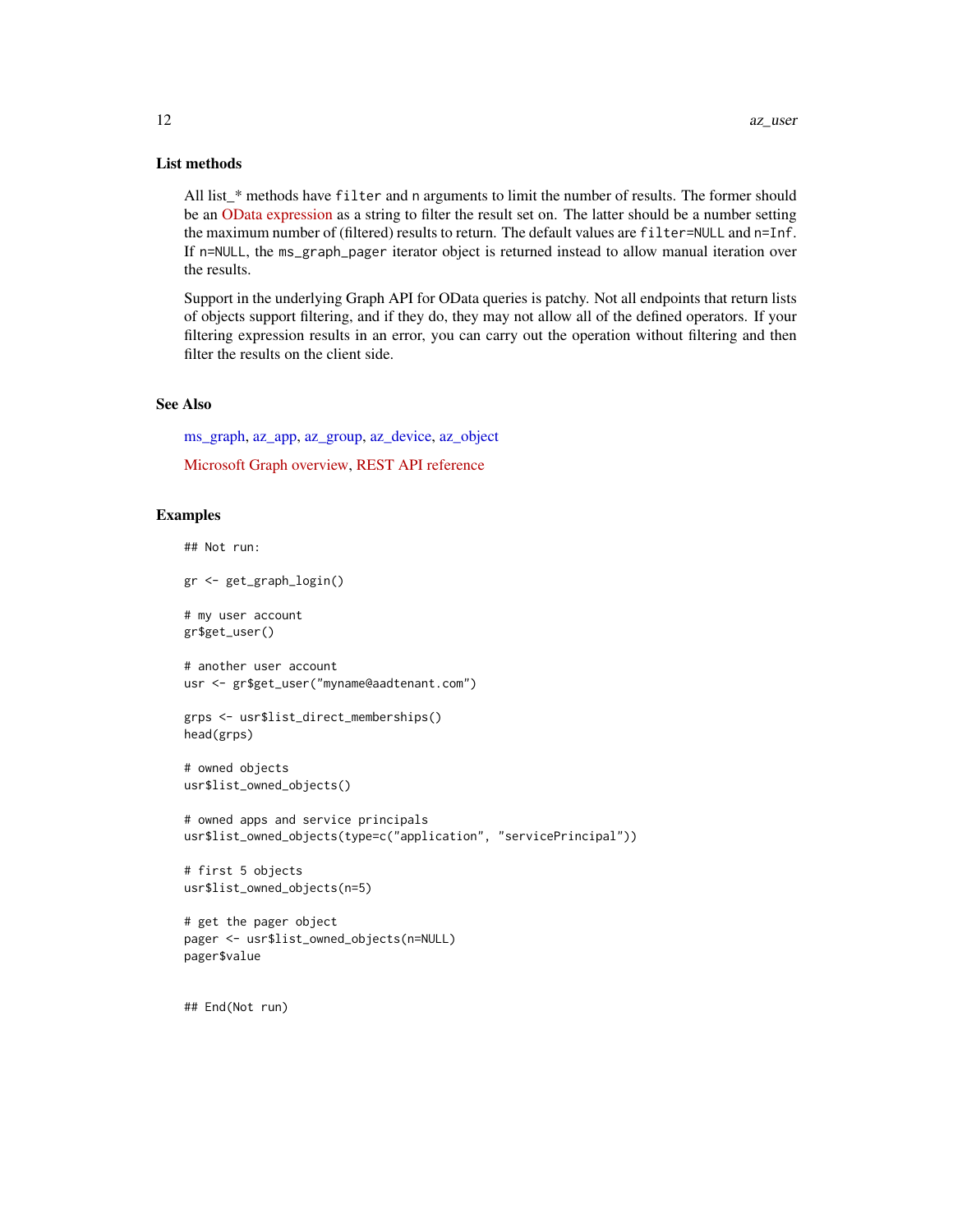<span id="page-12-1"></span><span id="page-12-0"></span>call\_batch\_endpoint *Call the Graph API batch endpoint*

#### Description

Call the Graph API batch endpoint

# Usage

```
call_batch_endpoint(token, requests = list(), depends_on = NULL,
  api_version = getOption("azure_graph_api_version"))
```
# Arguments

| token       | An Azure OAuth token, of class AzureToken.                                             |
|-------------|----------------------------------------------------------------------------------------|
| requests    | A list of graph request objects, representing individual requests to the Graph<br>API. |
| depends_on  | An optional named vector, or TRUE. See below.                                          |
| api_version | The API version to use, which will form part of the URL sent to the host.              |

# Details

Use this function to combine multiple requests into a single HTTPS call. This can save significant network latency.

The depends\_on argument specifies the dependencies that may exist between requests. The default is to treat the requests as independent, which allows them to be executed in parallel. If depends\_on is TRUE, each request is specified as depending on the immediately preceding request. Otherwise, this should be a named vector or list that gives the dependency or dependencies for each request.

There are 2 restrictions on depends\_on:

- If one request has a dependency, then all requests must have dependencies specified
- A request can only depend on previous requests in the list, not on later ones.

A request list that has dependencies will be executed serially.

#### Value

A list containing the responses to each request. Each item has components id and status at a minimum. It may also contain headers and body, depending on the specifics of the request.

# See Also

[graph\\_request,](#page-20-1) [call\\_graph\\_endpoint](#page-13-1) [Microsoft Graph overview,](https://docs.microsoft.com/en-us/graph/overview) [Batch endpoint documentation](https://docs.microsoft.com/en-us/graph/json-batching) [OData documentation on batch requests](https://docs.oasis-open.org/odata/odata-json-format/v4.01/odata-json-format-v4.01.html#sec_BatchRequestsandResponses)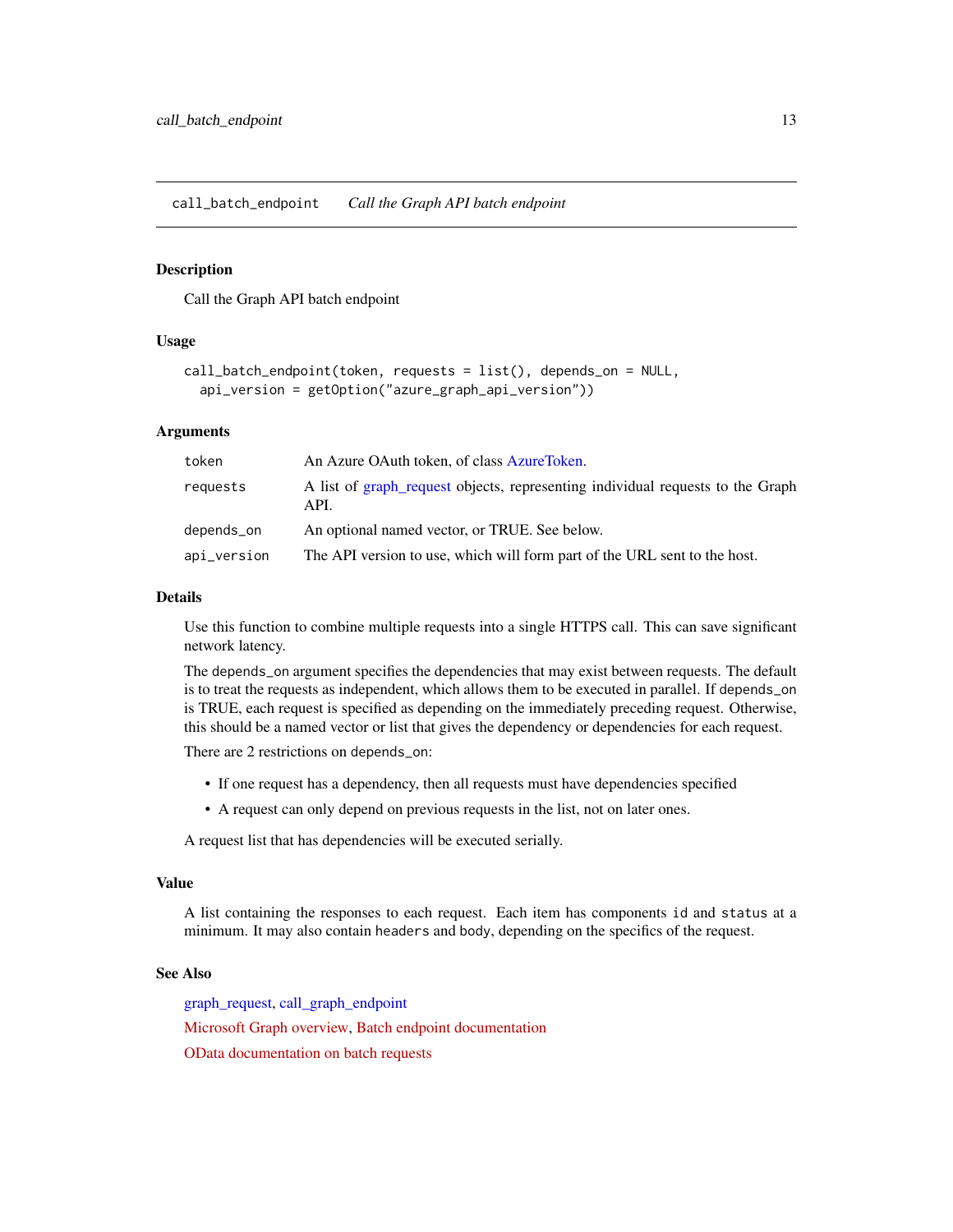#### Examples

```
## Not run:
req1 <- graph_request$new("me")
# a new email message in Outlook
req_create <- graph_request$new("me/messages",
   body=list(
       body=list(
            content="Hello from R",
            content_type="text"
        ),
        subject="Hello",
       toRecipients="bob@example.com"
   ),
   http_verb="POST"
)
# messages in drafts
req_get <- graph_request$new("me/mailFolders/drafts/messages")
# requests are dependent: 2nd list of drafts will include just-created message
call_batch_endpoint(token, list(req_get, req_create, req_get), depends_on=TRUE)
# alternate way: enumerate all requests
call_batch_endpoint(token, list(req_get, req_create, req_get), depends_on=c("2"=1, "3"=2))
```
## End(Not run)

<span id="page-13-1"></span>call\_graph\_endpoint *Call the Microsoft Graph REST API*

# Description

Call the Microsoft Graph REST API

#### Usage

```
call_graph_endpoint(token, operation, ..., options = list(),
  api_version = getOption("azure_graph_api_version"))
call_graph_url(token, url, \dots, body = NULL, encode = "json",
  http_verb = c("GET", "DELETE", "PUT", "POST", "HEAD", "PATCH"),
 http_status_handler = c("stop", "warn", "message", "pass"),
  simplify = FALSE, auto_refresh = TRUE)
```
<span id="page-13-0"></span>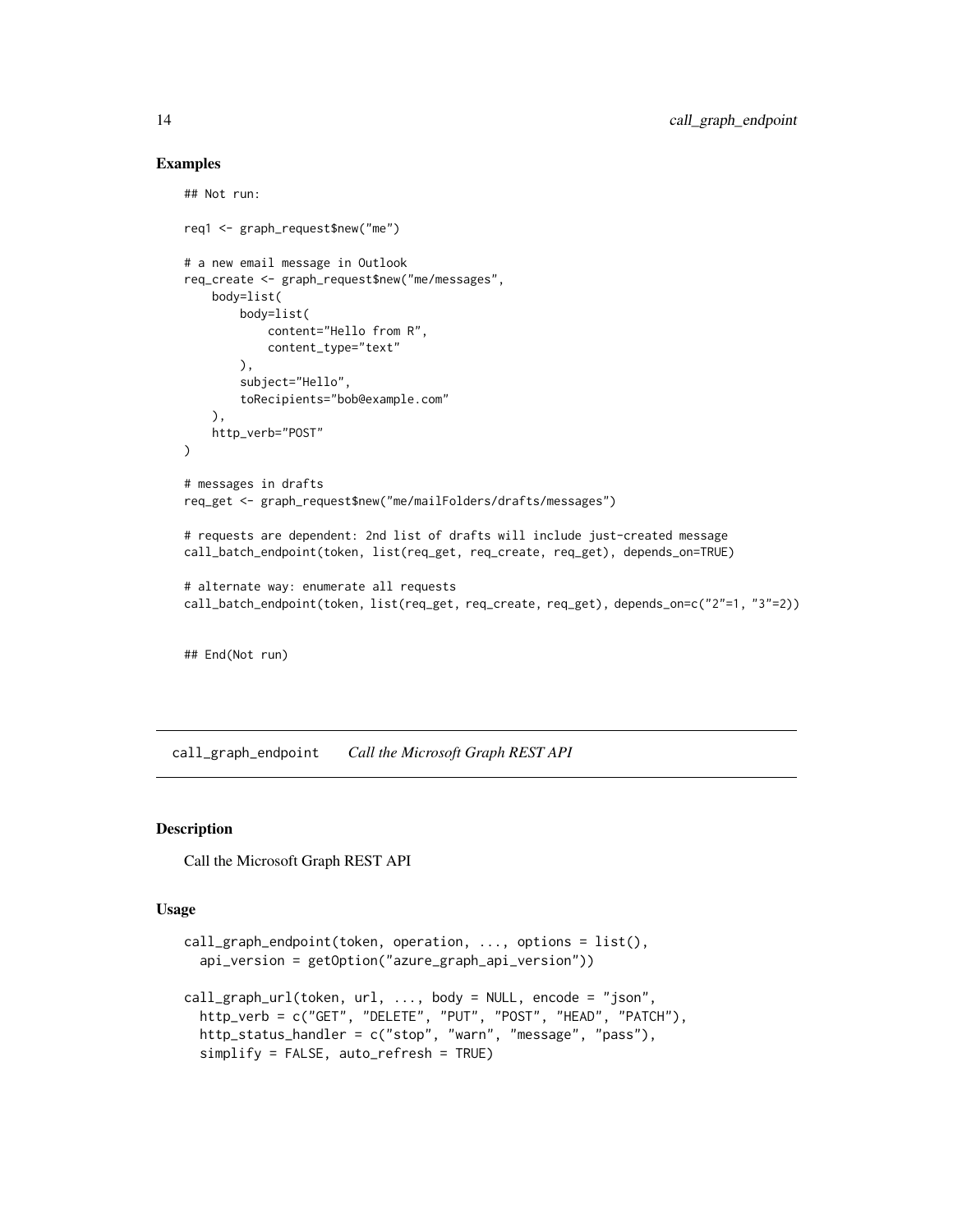#### <span id="page-14-0"></span>**Arguments**

| token               | An Azure OAuth token, of class AzureToken.                                                                                                                                                                                  |  |  |  |  |  |
|---------------------|-----------------------------------------------------------------------------------------------------------------------------------------------------------------------------------------------------------------------------|--|--|--|--|--|
| operation           | The operation to perform, which will form part of the URL path.                                                                                                                                                             |  |  |  |  |  |
| .                   | Other arguments passed to lower-level code, ultimately to the appropriate func-<br>tions in httr.                                                                                                                           |  |  |  |  |  |
| options             | A named list giving the URL query parameters.                                                                                                                                                                               |  |  |  |  |  |
| api_version         | The API version to use, which will form part of the URL sent to the host.                                                                                                                                                   |  |  |  |  |  |
| url                 | A complete URL to send to the host.                                                                                                                                                                                         |  |  |  |  |  |
| body                | The body of the request, for PUT/POST/PATCH.                                                                                                                                                                                |  |  |  |  |  |
| encode              | The encoding (really content-type) for the request body. The default value<br>"json" means to serialize a list body into a JSON object. If you pass an already-<br>serialized JSON object as the body, set encode to "raw". |  |  |  |  |  |
| http_verb           | The HTTP verb as a string, one of GET, PUT, POST, DELETE, HEAD or PATCH.                                                                                                                                                    |  |  |  |  |  |
| http_status_handler |                                                                                                                                                                                                                             |  |  |  |  |  |
|                     | How to handle in R the HTTP status code of a response. "stop", "warn" or<br>"message" will call the appropriate handlers in httr, while "pass" ignores the<br>status code.                                                  |  |  |  |  |  |
| simplify            | Whether to turn arrays of objects in the JSON response into data frames. Set this<br>to TRUE if you are expecting the endpoint to return tabular data and you want a<br>tabular result, as opposed to a list of objects.    |  |  |  |  |  |
| auto_refresh        | Whether to refresh/renew the OAuth token if it is no longer valid.                                                                                                                                                          |  |  |  |  |  |

# Details

These functions form the low-level interface between R and Microsoft Graph. call\_graph\_endpoint forms a URL from its arguments and passes it to call\_graph\_url.

If simplify is TRUE, call\_graph\_url will exploit the ability of jsonlite::fromJSON to convert arrays of objects into R data frames. This can be useful for REST calls that return tabular data. However, it can also cause problems for *paged* lists, where each page will be turned into a separate data frame; as the individual objects may not have the same fields, the resulting data frames will also have differing columns. This will cause base R's rbind to fail when binding the pages together. When processing paged lists, AzureGraph will use vctrs::vec\_rbind instead of rbind when the vctrs package is available; vec\_rbind does not have this problem. For safety, you should only set simplify=TRUE when vctrs is installed.

#### Value

If http\_status\_handler is one of "stop", "warn" or "message", the status code of the response is checked. If an error is not thrown, the parsed content of the response is returned with the status code attached as the "status" attribute.

If http\_status\_handler is "pass", the entire response is returned without modification.

#### See Also

[httr::GET,](#page-0-0) [httr::PUT,](#page-0-0) [httr::POST,](#page-0-0) [httr::DELETE,](#page-0-0) [httr::stop\\_for\\_status,](#page-0-0) [httr::content](#page-0-0)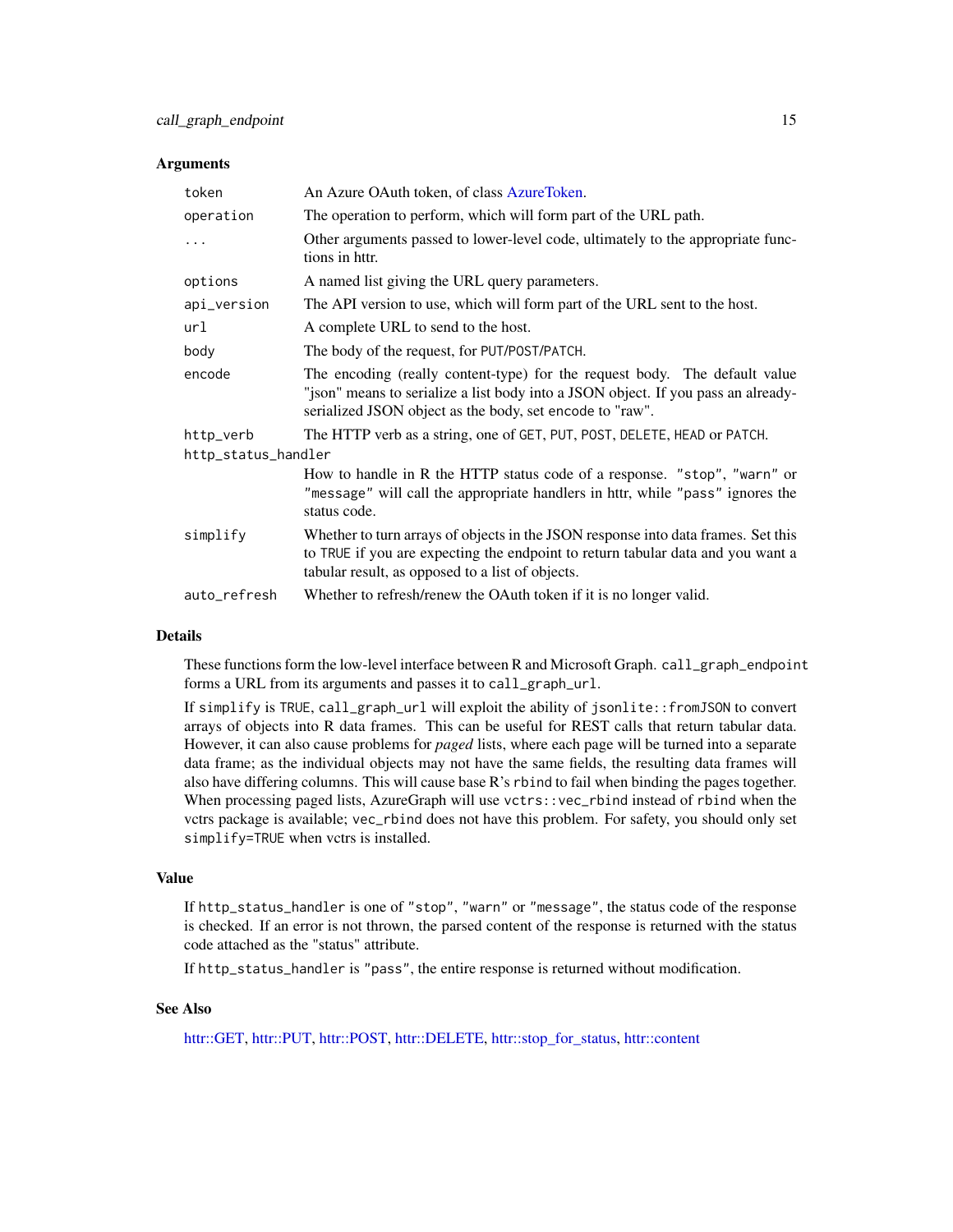<span id="page-15-1"></span><span id="page-15-0"></span>create\_graph\_login *Login to Azure Active Directory Graph*

#### <span id="page-15-2"></span>Description

Login to Azure Active Directory Graph

# Usage

```
create_graph_login(tenant = "common", app = NULL, password = NULL,
  username = NULL, certificate = NULL, auth_type = NULL, version = 2,
 host = "https://graph.microsoft.com/",
  aad_host = "https://login.microsoftonline.com/", scopes = ".default",
  config_file = NULL, token = NULL, ...)get_graph_login(tenant = "common", selection = NULL, app = NULL,
  scopes = NULL, auth_type = NULL, refresh = TRUE)
delete_graph_login(tenant = "common", confirm = TRUE)
```
list\_graph\_logins()

# Arguments

| tenant      | The Azure Active Directory tenant for which to obtain a login client. Can be a<br>name ("myaadtenant"), a fully qualified domain name ("myaadtenant.onmicrosoft.com"<br>or "mycompanyname.com"), or a GUID. The default is to login via the "com-<br>mon" tenant, which will infer your actual tenant from your credentials. |
|-------------|------------------------------------------------------------------------------------------------------------------------------------------------------------------------------------------------------------------------------------------------------------------------------------------------------------------------------|
| app         | The client/app ID to use to authenticate with Azure Active Directory. The de-<br>fault is to login interactively using the Azure CLI cross-platform app, but you<br>can supply your own app credentials as well.                                                                                                             |
| password    | If auth_type == "client_credentials", the app secret; if auth_type == "resource_owner",<br>your account password.                                                                                                                                                                                                            |
| username    | If auth_type == "resource_owner", your username.                                                                                                                                                                                                                                                                             |
| certificate | If 'auth_type == "client_credentials", a certificate to authenticate with. This is a<br>more secure alternative to using an app secret.                                                                                                                                                                                      |
| auth_type   | The OAuth authentication method to use, one of "client_credentials", "autho-<br>rization_code", "device_code" or "resource_owner". If NULL, this is chosen<br>based on the presence of the username and password arguments.                                                                                                  |
| version     | The Azure Active Directory version to use for authenticating.                                                                                                                                                                                                                                                                |
| host        | Your Microsoft Graph host. Defaults to https://graph.microsoft.com/. Change<br>this if you are using a government or private cloud.                                                                                                                                                                                          |
| aad_host    | Azure Active Directory host for authentication. Defaults to https://login.microsoftonline.com/.<br>Change this if you are using a government or private cloud.                                                                                                                                                               |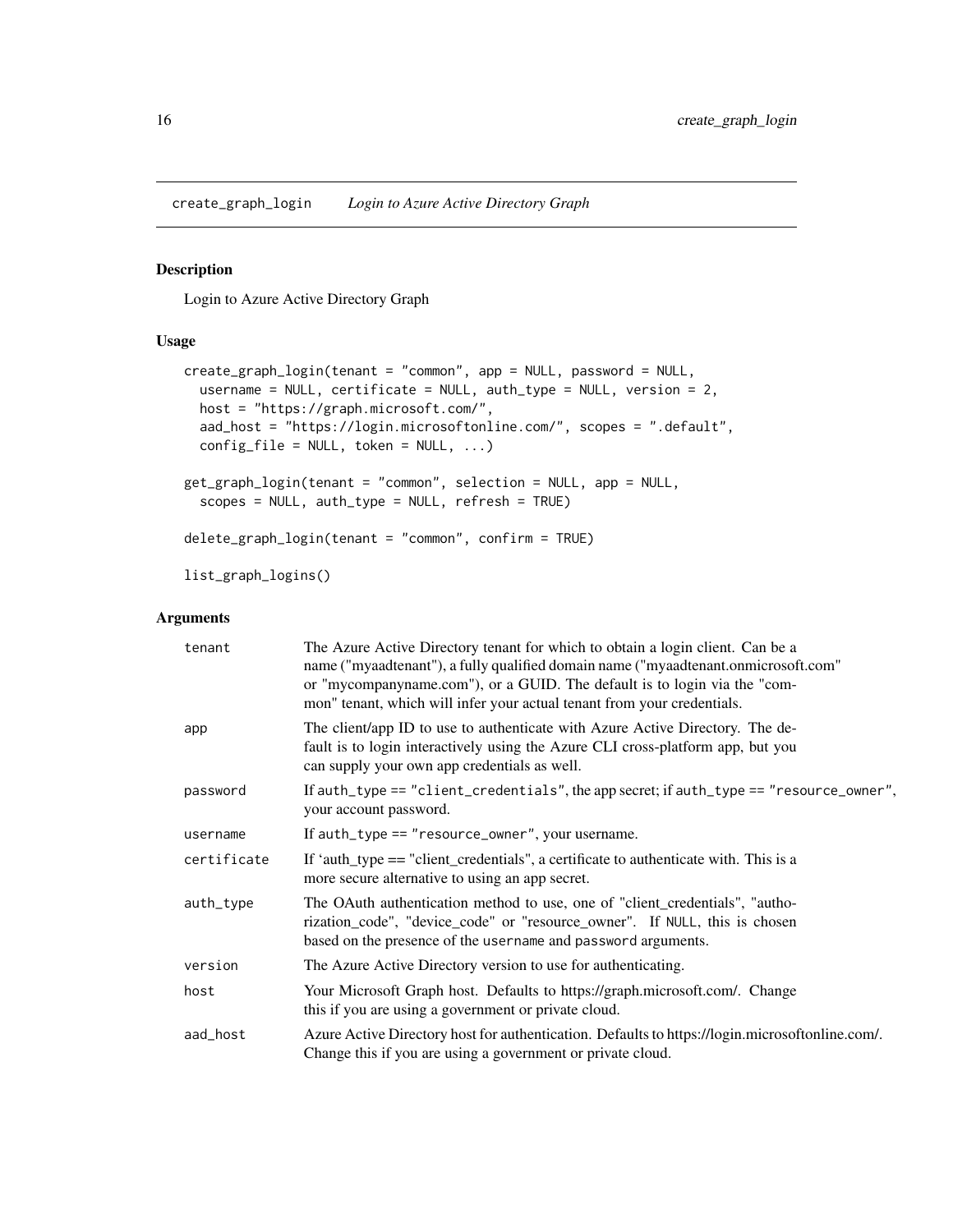<span id="page-16-0"></span>

| scopes      | The Microsoft Graph scopes (permissions) to obtain for this Graph login. For<br>create_graph_login, this is used only for version=2. For get_graph_login,<br>set this to NA to require an AAD v1.0 token.                                                      |
|-------------|----------------------------------------------------------------------------------------------------------------------------------------------------------------------------------------------------------------------------------------------------------------|
| config_file | Optionally, a JSON file containing any of the arguments listed above. Argu-<br>ments supplied in this file take priority over those supplied on the command<br>line. You can also use the output from the Azure CLI az ad sp create-for-rbac<br>command.       |
| token       | Optionally, an OAuth 2.0 token, of class AzureAuth::AzureToken. This allows<br>you to reuse the authentication details for an existing session. If supplied, all<br>other arguments to create_graph_login will be ignored.                                     |
| $\ddots$ .  | Other arguments passed to ms_graph\$new().                                                                                                                                                                                                                     |
| selection   | For get_graph_login, if you have multiple logins for a given tenant, which<br>one to use. This can be a number, or the input MD5 hash of the token used for<br>the login. If not supplied, get_graph_login will print a menu and ask you to<br>choose a login. |
| refresh     | For get_graph_login, whether to refresh the authentication token on loading<br>the client.                                                                                                                                                                     |
| confirm     | For delete_graph_login, whether to ask for confirmation before deleting.                                                                                                                                                                                       |
|             |                                                                                                                                                                                                                                                                |

#### Details

create\_graph\_login creates a login client to authenticate with Microsoft Graph, using the supplied arguments. The authentication token is obtained using [get\\_azure\\_token,](#page-0-0) which automatically caches and reuses tokens for subsequent sessions.

For interactive use, you would normally *not* supply the username and password arguments. Omitting them will prompt create\_graph\_login to authenticate you with AAD using your browser, which is the recommended method. If you don't have a browser available to your R session, for example if you're using RStudio Server or Azure Databricks, you can specify auth\_type="device\_code".

For non-interactive use, for example if you're calling AzureGraph in a deployment pipeline, the recommended authentication method is via client credentials. For this method, you supply *only* the password argument, which should contain the client secret for your app registration. You must also specify your own app registration ID, in the app argument.

The AzureAuth package has a [vignette](https://cran.r-project.org/package=AzureAuth/vignettes/scenarios.html) that goes into more detail on these authentication scenarios.

get\_graph\_login returns a previously created login client. If there are multiple existing clients, you can specify which client to return via the selection, app, scopes and auth\_type arguments. If you don't specify which one to return, it will pop up a menu and ask you to choose one.

One difference between create\_graph\_login and get\_graph\_login is the former will delete any previously saved credentials that match the arguments it was given. You can use this to force AzureGraph to remove obsolete tokens that may be lying around.

#### Value

For get\_graph\_login and create\_graph\_login, an object of class ms\_graph, representing the login client. For list\_graph\_logins, a (possibly nested) list of such objects.

If the AzureR data directory for saving credentials does not exist, get\_graph\_login will throw an error.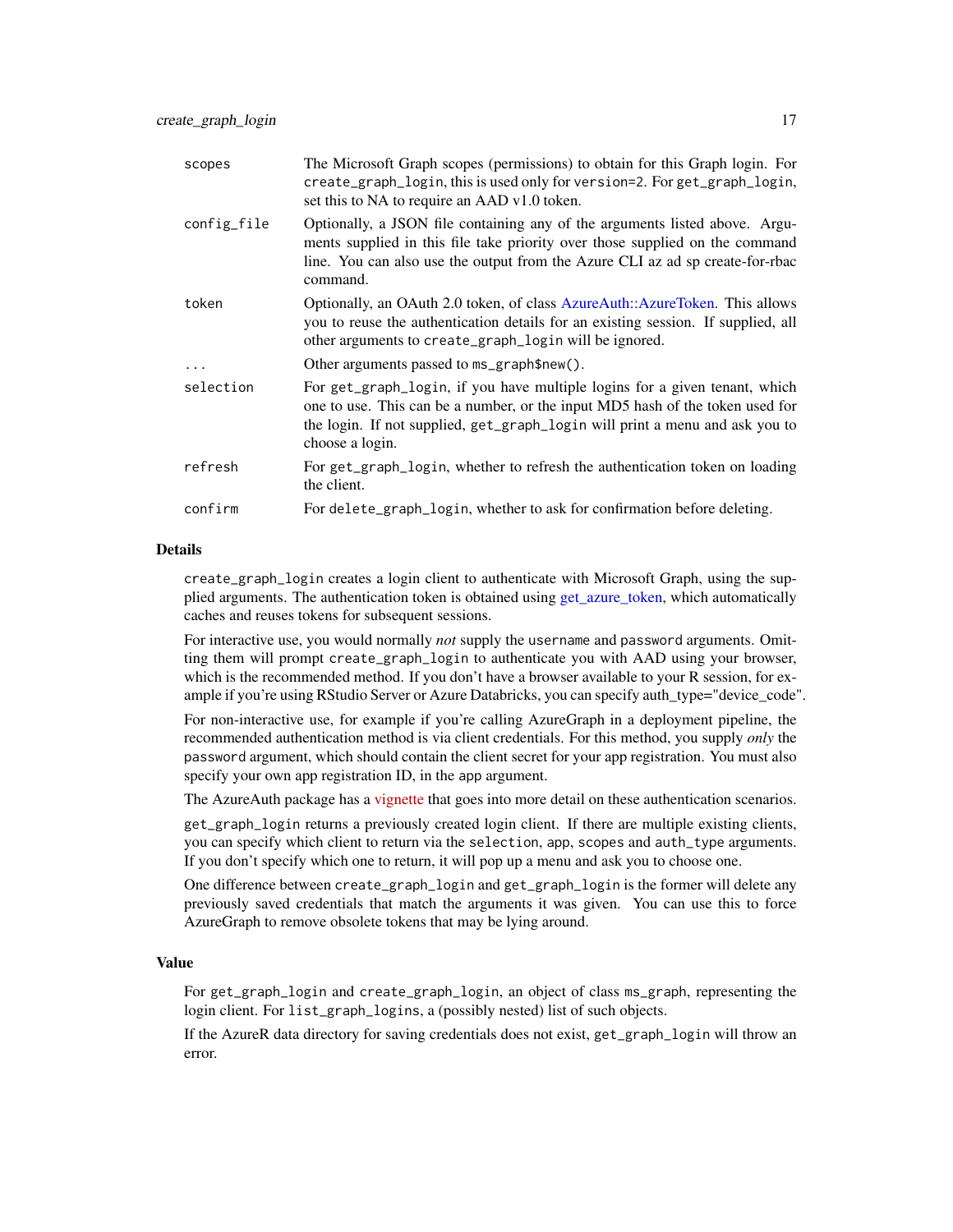# <span id="page-17-0"></span>See Also

[ms\\_graph,](#page-22-1) [AzureAuth::get\\_azure\\_token](#page-0-0) for more details on authentication methods

[AzureAuth vignette on authentication scenarios](https://cran.r-project.org/package=AzureAuth/vignettes/scenarios.html)

[Microsoft Graph overview,](https://docs.microsoft.com/en-us/graph/overview) [REST API reference](https://docs.microsoft.com/en-us/graph/api/overview?view=graph-rest-1.0)

# Examples

## Not run:

```
# without any arguments, this will create a client using your AAD organisational account
az <- create_graph_login()
# retrieve the login in subsequent sessions
az <- get_graph_login()
# this will create an Microsoft Graph client for the tenant 'mytenant.onmicrosoft.com',
# using the client_credentials method
az <- create_graph_login("mytenant", app="{app_id}", password="{password}")
# you can also login using credentials in a json file
az <- create_graph_login(config_file="~/creds.json")
# creating and obtaining a login with specific scopes
create_graph_login("mytenant", scopes=c("User.Read", "Files.ReadWrite.All"))
get_graph_login("mytenant", scopes=c("User.Read", "Files.ReadWrite.All"))
# to use your personal account, set the tenant to one of the following
create_graph_login("9188040d-6c67-4c5b-b112-36a304b66dad")
create_graph_login("consumers") # requires AzureAuth 1.3.0
```
## End(Not run)

<span id="page-17-1"></span>extract\_list\_values *Get the list of values from a Graph pager object*

#### **Description**

Get the list of values from a Graph pager object

#### Usage

extract\_list\_values(pager, n = Inf)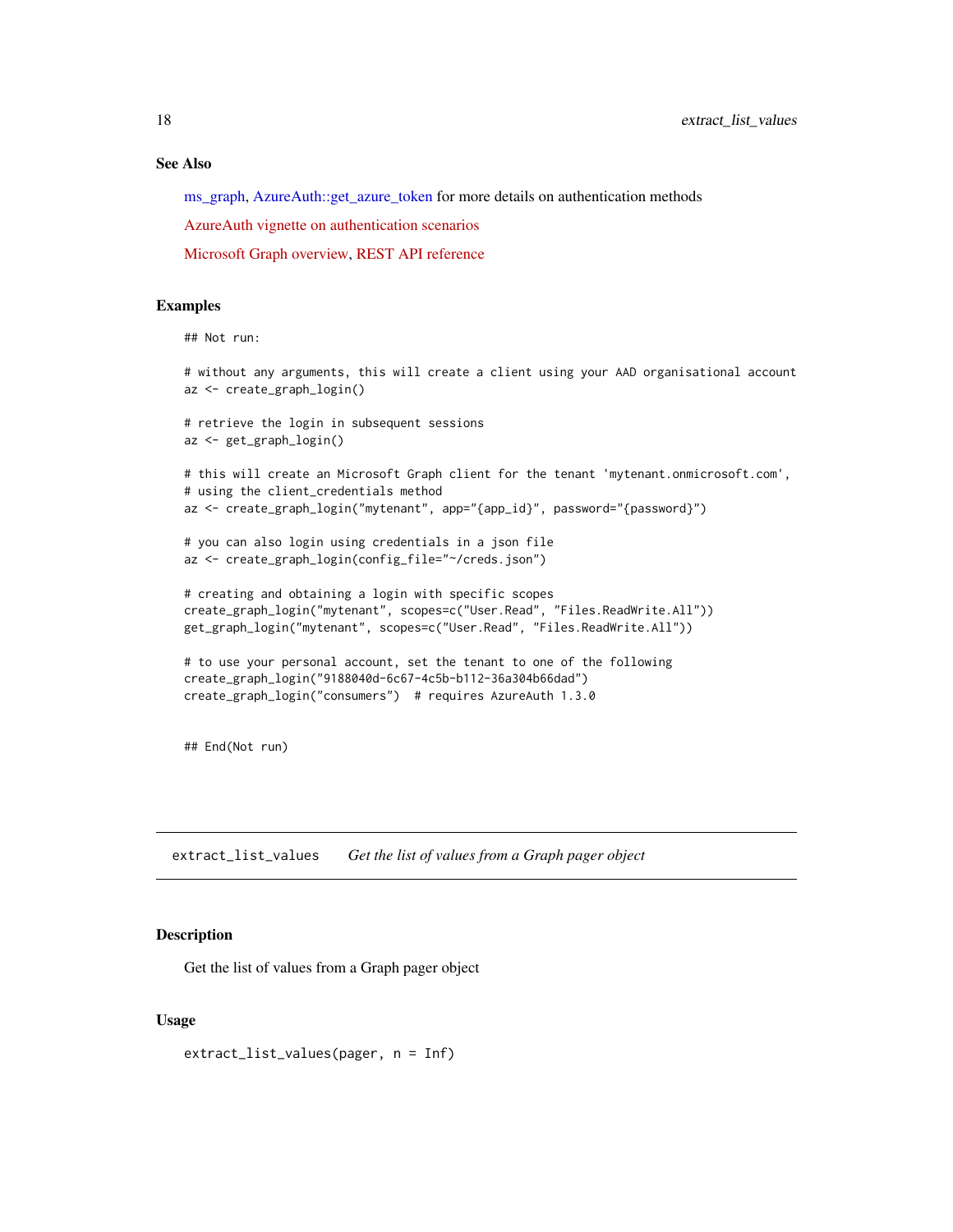#### <span id="page-18-0"></span>**Arguments**

| pager | An object of class ms_graph_pager, which is an iterator for a list of paged query<br>results.                                                                                                                                                                                                     |
|-------|---------------------------------------------------------------------------------------------------------------------------------------------------------------------------------------------------------------------------------------------------------------------------------------------------|
| n     | The number of items from the list to return. Note this is <i>not</i> the number of<br><i>pages</i> (each page will usually contain multiple items). The default value of Inf<br>extracts all the values from the list, leaving the pager empty. If this is NULL,<br>the pager itself is returned. |

# Details

This is a convenience function to perform the common task of extracting all or some of the items from a paged response.

# Value

If n is Inf or a number, the items from the paged query results. The format of the returned value depends on the pager settings. This will either be a nested list containing the properties for each of the items; a list of R6 objects; or a data frame. If the pager is empty, an error is thrown.

If n is NULL, the pager itself is returned.

#### See Also

[ms\\_graph\\_pager,](#page-25-1) [ms\\_object,](#page-27-1) [call\\_graph\\_endpoint](#page-13-1)

#### Examples

## Not run:

```
firstpage <- call_graph_endpoint(token, "me/memberOf")
pager <- ms_graph_pager$new(token, firstpage)
extract_list_values(pager)
```
# trying to extract values a 2nd time will fail try(extract\_list\_values(pager))

## End(Not run)

find\_class\_generator *Find the R6 class for a Graph object*

# Description

Find the R6 class for a Graph object

#### Usage

```
find_class_generator(props, type_filter = NULL, default_generator = ms_object)
```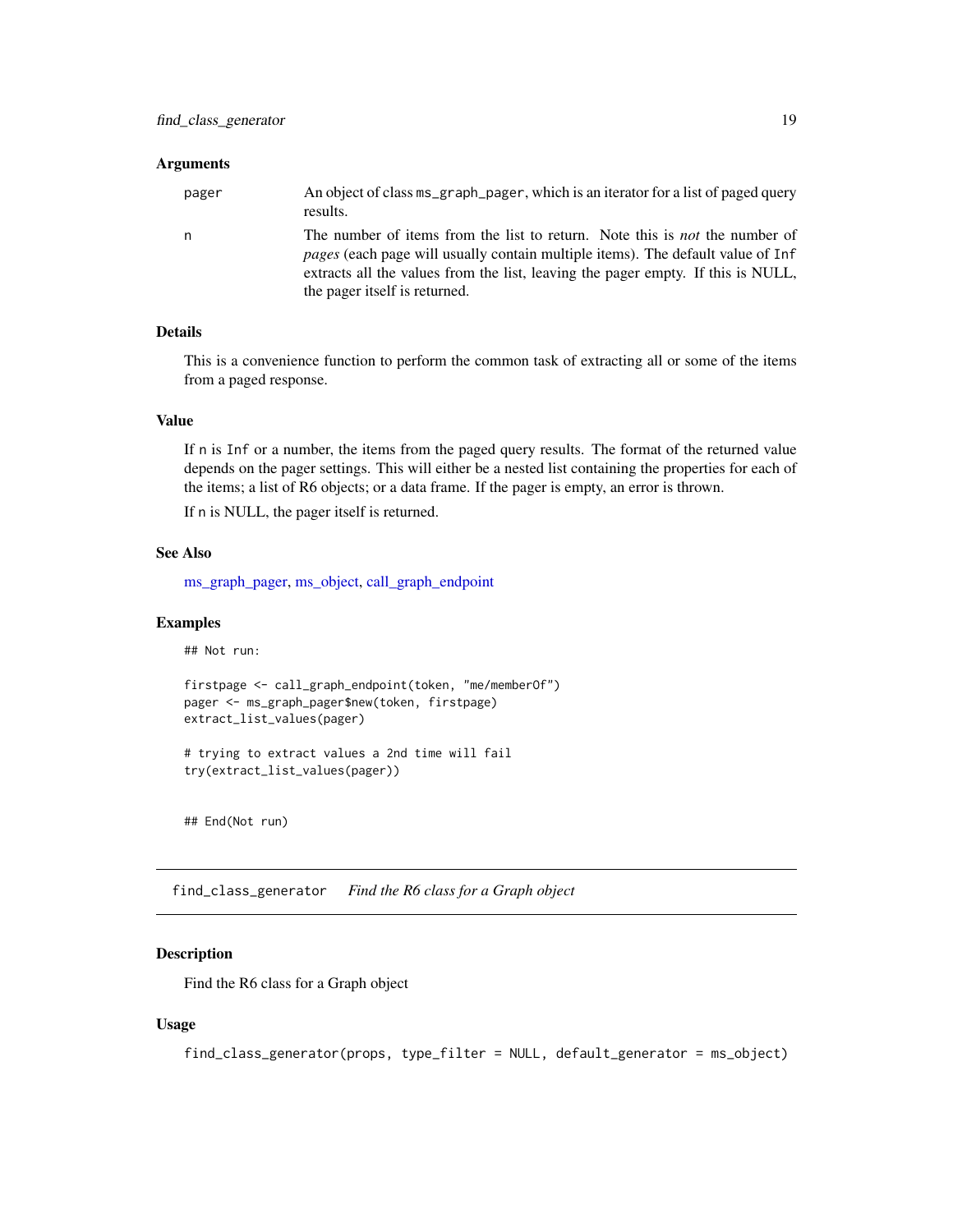#### <span id="page-19-0"></span>Arguments

| props             | A list of object properties, generally the result of a Graph API call. |  |  |  |  |  |
|-------------------|------------------------------------------------------------------------|--|--|--|--|--|
| type_filter       | An optional vector of types by which to filter the result.             |  |  |  |  |  |
| default_generator |                                                                        |  |  |  |  |  |
|                   | The defects class concerted to case. If a motels conditate be found    |  |  |  |  |  |

The default class generator to use, if a match couldn't be found.

# Details

This function maps Graph objects to AzureGraph classes.

# Value

An R6 class generator for the appropriate AzureGraph class. If no matching R6 class could be found, the default generator is returned. If type\_filter is provided, but the matching R6 class isn't in the filter, NULL is returned.

format\_public\_fields *Format a Microsoft Graph or Azure object*

# Description

Miscellaneous functions for printing Microsoft Graph and Azure R6 objects

# Usage

```
format_public_fields(env, exclude = character(0))
```
format\_public\_methods(env)

# Arguments

| env     | An R6 object's environment for printing.     |
|---------|----------------------------------------------|
| exclude | Objects in env to exclude from the printout. |

#### Details

These are utilities to aid in printing R6 objects created by this package or its descendants. They are not meant to be called by the user.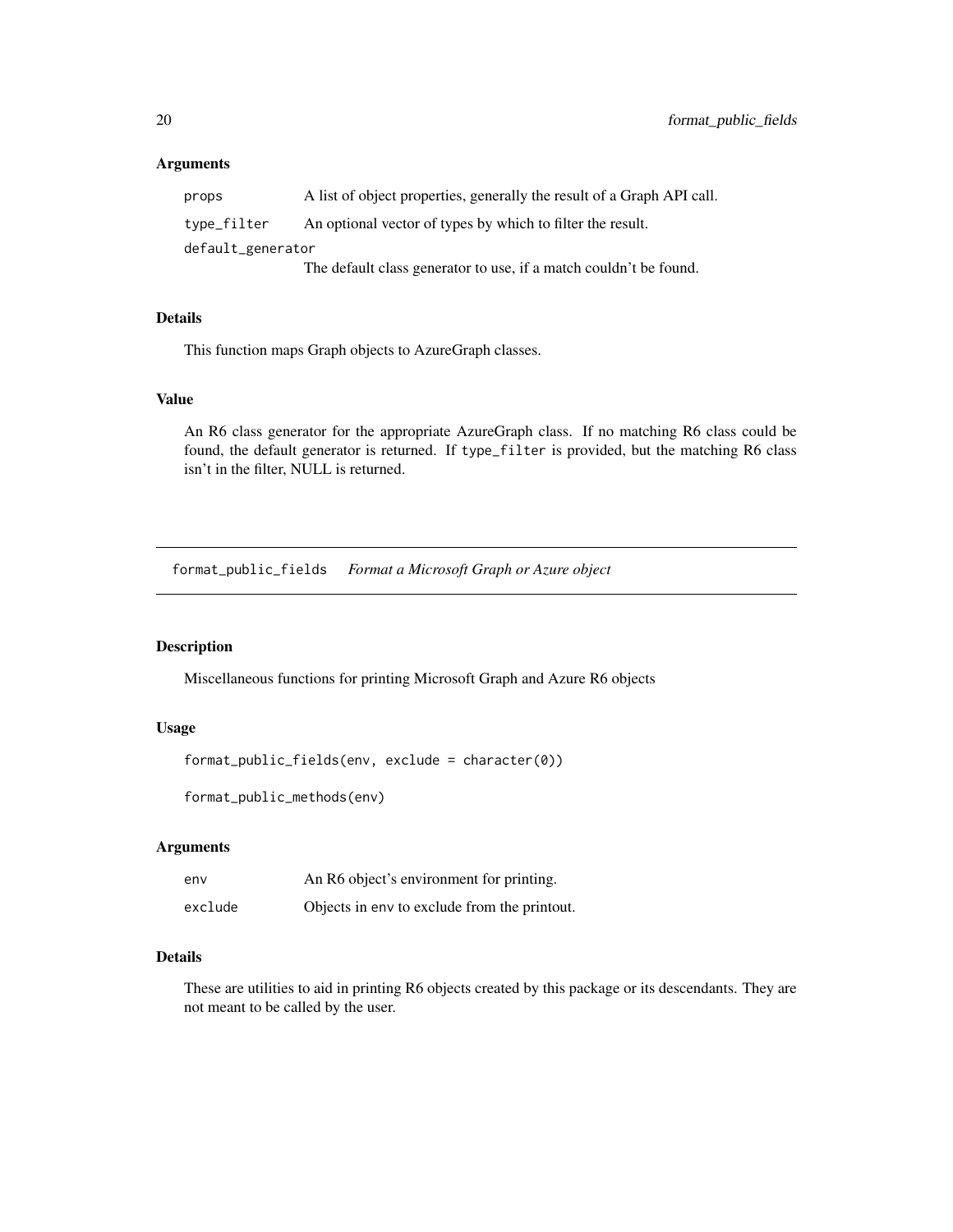<span id="page-20-1"></span><span id="page-20-0"></span>

#### Description

Class representing a request to the Microsoft Graph API. Currently this is used only in building a batch call.

# Format

An R6 object of class graph\_request.

# **Methods**

- new(...): Initialize a new request object with the given parameters. See 'Details' below.
- batchify(): Generate a list object suitable for incorporating into a call to the batch endpoint.

#### Details

The initialize() method takes the following arguments, representing the components of a HTTPS request:

- op: The path of the HTTPS URL, eg /me/drives.
- body: The body of the HTTPS request, if it is a PUT, POST or PATCH.
- options: A list containing the query parameters for the URL.
- headers: Any optional HTTP headers for the request.
- encode: If a request body is present, how it should be encoded when sending it to the endpoint. The default is json, meaning it will be sent as JSON text; an alternative is raw, for binary data.
- http\_verb: One of "GET" (the default), "DELETE", "PUT", "POST", "HEAD", or "PATCH".

This class is currently used only for building batch calls. Future versions of AzureGraph may be refactored to use it in general API calls as well.

#### See Also

[call\\_batch\\_endpoint](#page-12-1)

[Microsoft Graph overview,](https://docs.microsoft.com/en-us/graph/overview) [Batch endpoint documentation](https://docs.microsoft.com/en-us/graph/json-batching)

# Examples

```
graph_request$new("me")
# a new email message in Outlook
graph_request$new("me/messages",
   body=list(
       body=list(
            content="Hello from R",
```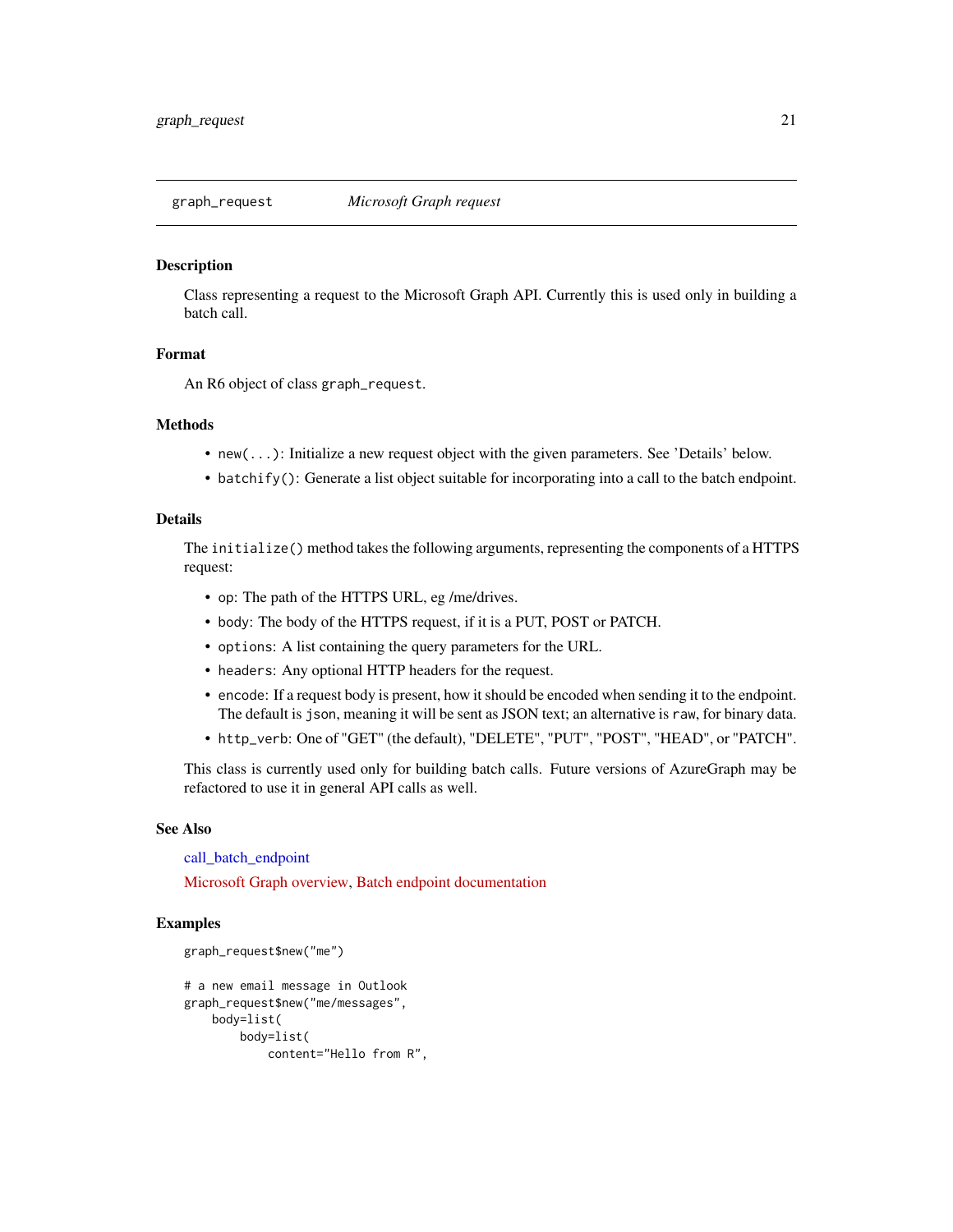<span id="page-21-0"></span>22 is  $\mu$  is  $\mu$  is  $\mu$  is  $\mu$  is  $\mu$  is  $\mu$  is  $\mu$  is  $\mu$  is  $\mu$  is  $\mu$  is  $\mu$  is  $\mu$  is  $\mu$  is  $\mu$  is  $\mu$  is  $\mu$  is  $\mu$  is  $\mu$  is  $\mu$  is  $\mu$  is  $\mu$  is  $\mu$  is  $\mu$  is  $\mu$  is  $\mu$  is  $\mu$  is  $\mu$  is

```
content_type="text"
        ),
        subject="Hello",
        toRecipients="bob@example.com"
    ),
   http_verb="POST"
)
```
is\_app *Informational functions*

# Description

These functions return whether the object is of the corresponding class.

# Usage

```
is_app(object)
```
is\_service\_principal(object)

is\_user(object)

```
is_group(object)
```
is\_directory\_role(object)

```
is_aad_object(object)
```
is\_msgraph\_object(object)

# Arguments

object An R object.

# Value

A boolean.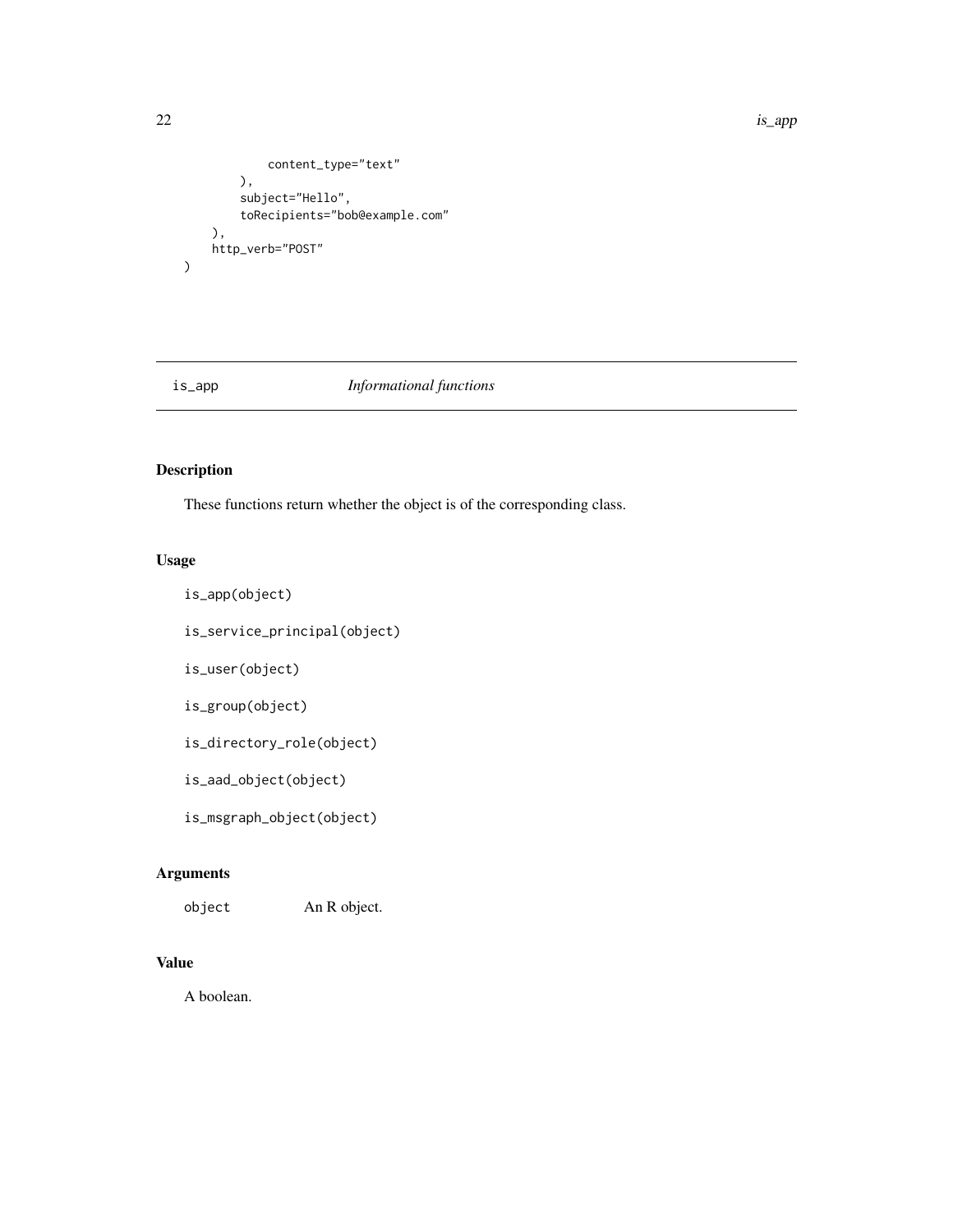<span id="page-22-1"></span><span id="page-22-0"></span>

#### Description

Base class for interacting with Microsoft Graph API.

# Format

An R6 object of class ms\_graph.

#### Methods

- new(tenant, app, ...): Initialize a new Microsoft Graph connection with the given credentials. See 'Authentication' for more details.
- create\_app(name,...,add\_password=TRUE,password\_name=NULL,password\_duration=2,certificate=NULL,c Creates a new app registration in Azure Active Directory. See 'App creation' below.
- get\_app(app\_id,object\_id): Retrieves an existing app registration, via either its app ID or object ID.
- list\_apps(filter=NULL,n=Inf): Lists the app registrations in the current tenant.
- delete\_app(app\_id,object\_id,confirm=TRUE): Deletes an existing app registration. Any associated service principal will also be deleted.
- create\_service\_principal(app\_id,...): Creates a service principal for a app registration.
- get\_service\_principal(): Retrieves an existing service principal.
- list\_service\_principals(filter=NULL,n=Inf): Lists the service principals in the current tenant.
- delete\_service\_principal(): Deletes an existing service principal.
- create\_user(name,email,enabled=TRUE,...,password=NULL,force\_password\_change=TRUE): Creates a new user account. By default this will be a work account (not social or local) in the current tenant, and will have a randomly generated password that must be changed at next login.
- get\_user(user\_id,email,name): Retrieves an existing user account. You can supply either the user ID, email address, or display name. The default is to return the logged-in user.
- list\_users(filter=NULL,n=Inf): Lists the users in the current tenant.
- delete\_user(user\_id,email,name,confirm=TRUE): Deletes a user account.
- create\_group(name, email,...): Creates a new group. Note that only security groups can be created via the Microsoft Graph API.
- get\_group(group\_id,name): Retrieves an existing group.
- list\_groups(filter=NULL, n=Inf): Lists the groups in the current tenant.
- delete\_group(group\_id,name,confirm=TRUE): Deletes a group.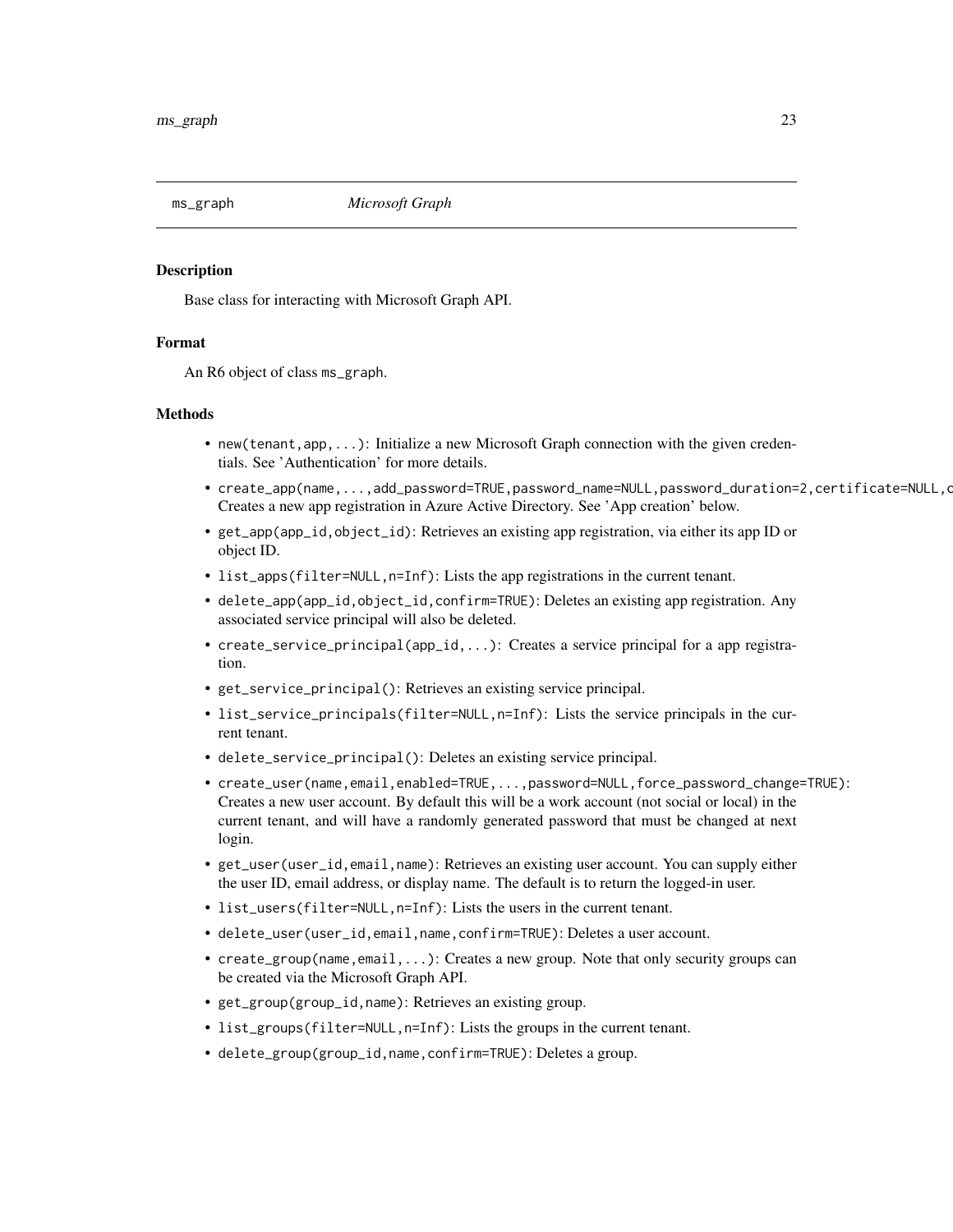- <span id="page-23-0"></span>• call\_graph\_endpoint(op="",...): Calls the Microsoft Graph API using this object's token and tenant as authentication arguments. See [call\\_graph\\_endpoint.](#page-13-1)
- call\_batch\_endpoint(requests=list(),...): Calls the batch endpoint with a list of individual requests. See [call\\_batch\\_endpoint.](#page-12-1)
- get\_aad\_object(id): Retrieves an arbitrary Azure Active Directory object by ID.

#### Authentication

The recommended way to authenticate with Microsoft Graph is via the [create\\_graph\\_login](#page-15-1) function, which creates a new instance of this class.

To authenticate with the ms\_graph class directly, provide the following arguments to the new method:

- tenant: Your tenant ID. This can be a name ("myaadtenant"), a fully qualified domain name ("myaadtenant.onmicrosoft.com" or "mycompanyname.com"), or a GUID.
- app: The client/app ID to use to authenticate with Azure Active Directory. The default is to login interactively using the Azure CLI cross-platform app, but it's recommended to supply your own app credentials if possible.
- password: if auth\_type == "client\_credentials", the app secret; if auth\_type == "resource\_owner", your account password.
- username: if auth\_type == "resource\_owner", your username.
- certificate: If 'auth\_type == "client\_credentials", a certificate to authenticate with. This is a more secure alternative to using an app secret.
- auth\_type: The OAuth authentication method to use, one of "client\_credentials", "authorization\_code", "device\_code" or "resource\_owner". See [get\\_azure\\_token](#page-0-0) for how the default method is chosen, along with some caveats.
- version: The Azure Active Directory (AAD) version to use for authenticating.
- host: your Microsoft Graph host. Defaults to https://graph.microsoft.com/.
- aad\_host: Azure Active Directory host for authentication. Defaults to https://login.microsoftonline.com/. Change this if you are using a government or private cloud.
- scopes: The Microsoft Graph scopes (permissions) to obtain for this Graph login. Only for version=2.
- token: Optionally, an OAuth 2.0 token, of class [AzureAuth::AzureToken.](#page-0-0) This allows you to reuse the authentication details for an existing session. If supplied, all other arguments will be ignored.

#### App creation

The create\_app method creates a new app registration. By default, a new app will have a randomly generated strong password with duration of 2 years. To skip assigning a password, set the add\_password argument to FALSE.

The certificate argument allows authenticating via a certificate instead of a password. This should be a character string containing the certificate public key (aka the CER file). Alternatively it can be an list, or an object of class AzureKeyVault::stored\_cert representing a certificate stored in an Azure Key Vault. See the examples below.

A new app will also have a service principal created for it by default. To disable this, set create\_service\_principal=FALSE.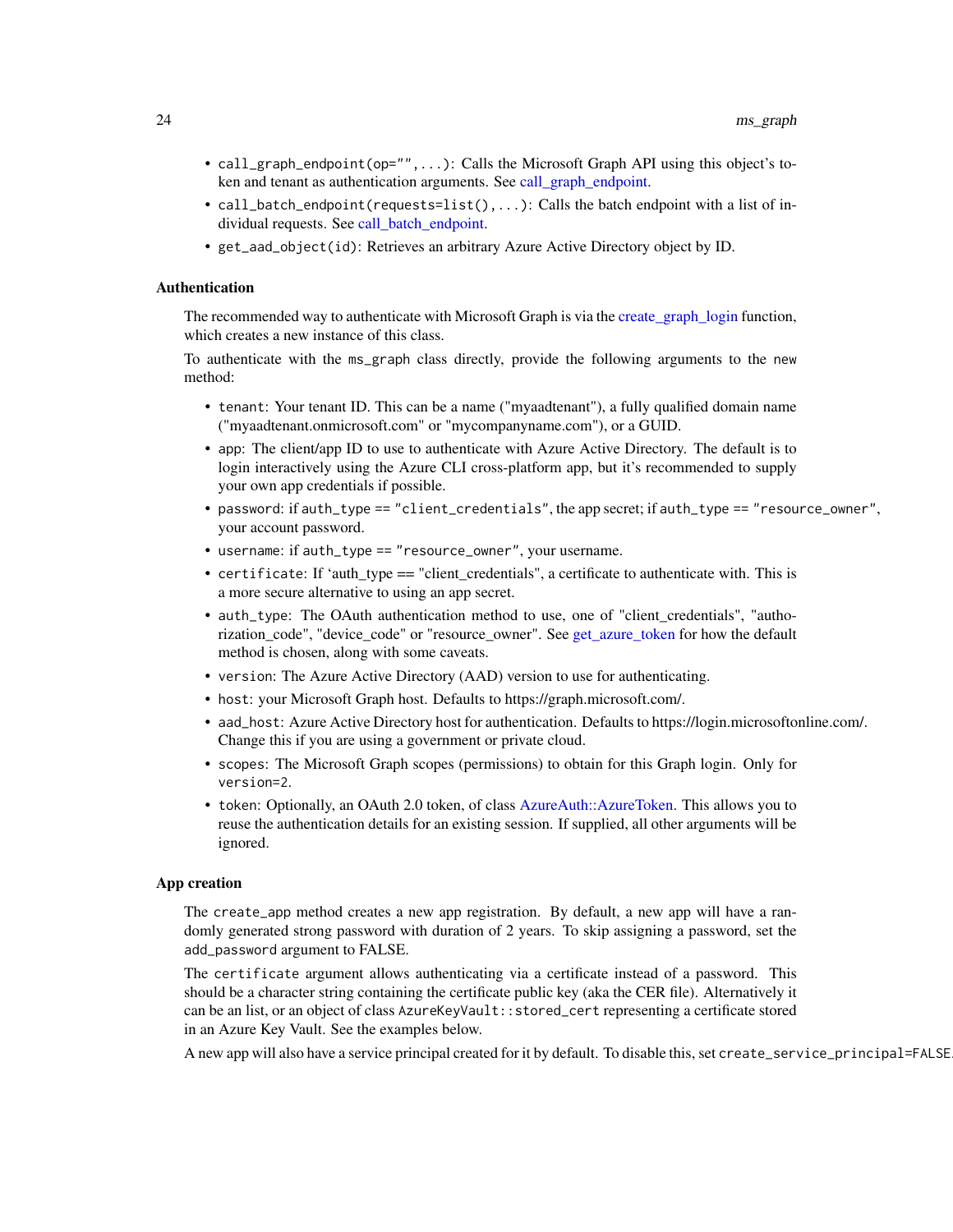#### <span id="page-24-0"></span>ms\_graph 25

#### List methods

All list\_\* methods have filter and n arguments to limit the number of results. The former should be an [OData expression](https://docs.microsoft.com/en-us/graph/query-parameters#filter-parameter) as a string to filter the result set on. The latter should be a number setting the maximum number of (filtered) results to return. The default values are filter=NULL and n=Inf. If n=NULL, the ms\_graph\_pager iterator object is returned instead to allow manual iteration over the results.

Support in the underlying Graph API for OData queries is patchy. Not all endpoints that return lists of objects support filtering, and if they do, they may not allow all of the defined operators. If your filtering expression results in an error, you can carry out the operation without filtering and then filter the results on the client side.

#### See Also

[create\\_graph\\_login,](#page-15-1) [get\\_graph\\_login](#page-15-2) [Microsoft Graph overview,](https://docs.microsoft.com/en-us/graph/overview) [REST API reference](https://docs.microsoft.com/en-us/graph/api/overview?view=graph-rest-1.0)

#### Examples

## Not run:

```
# start a new Graph session
gr <- ms_graph$new(tenant="myaadtenant.onmicrosoft.com")
# authenticate with credentials in a file
gr <- ms_graph$new(config_file="creds.json")
# authenticate with device code
gr <- ms_graph$new(tenant="myaadtenant.onmicrosoft.com", app="app_id", auth_type="device_code")
# retrieve an app registration
gr$get_app(app_id="myappid")
# create a new app and associated service principal, set password duration to 10 years
app <- gr$create_app("mynewapp", password_duration=10)
# delete the app
gr$delete_app(app_id=app$properties$appId)
# ... but better to call the object's delete method directly
app$delete()
# create an app with authentication via a certificate
cert <- readLines("mycert.cer")
gr$create_app("mycertapp", password=FALSE, certificate=cert)
# retrieving your own user details (assuming interactive authentication)
gr$get_user()
# retrieving another user's details
gr$get_user("username@myaadtenant.onmicrosoft.com")
```

```
gr$get_user(email="firstname.lastname@mycompany.com")
```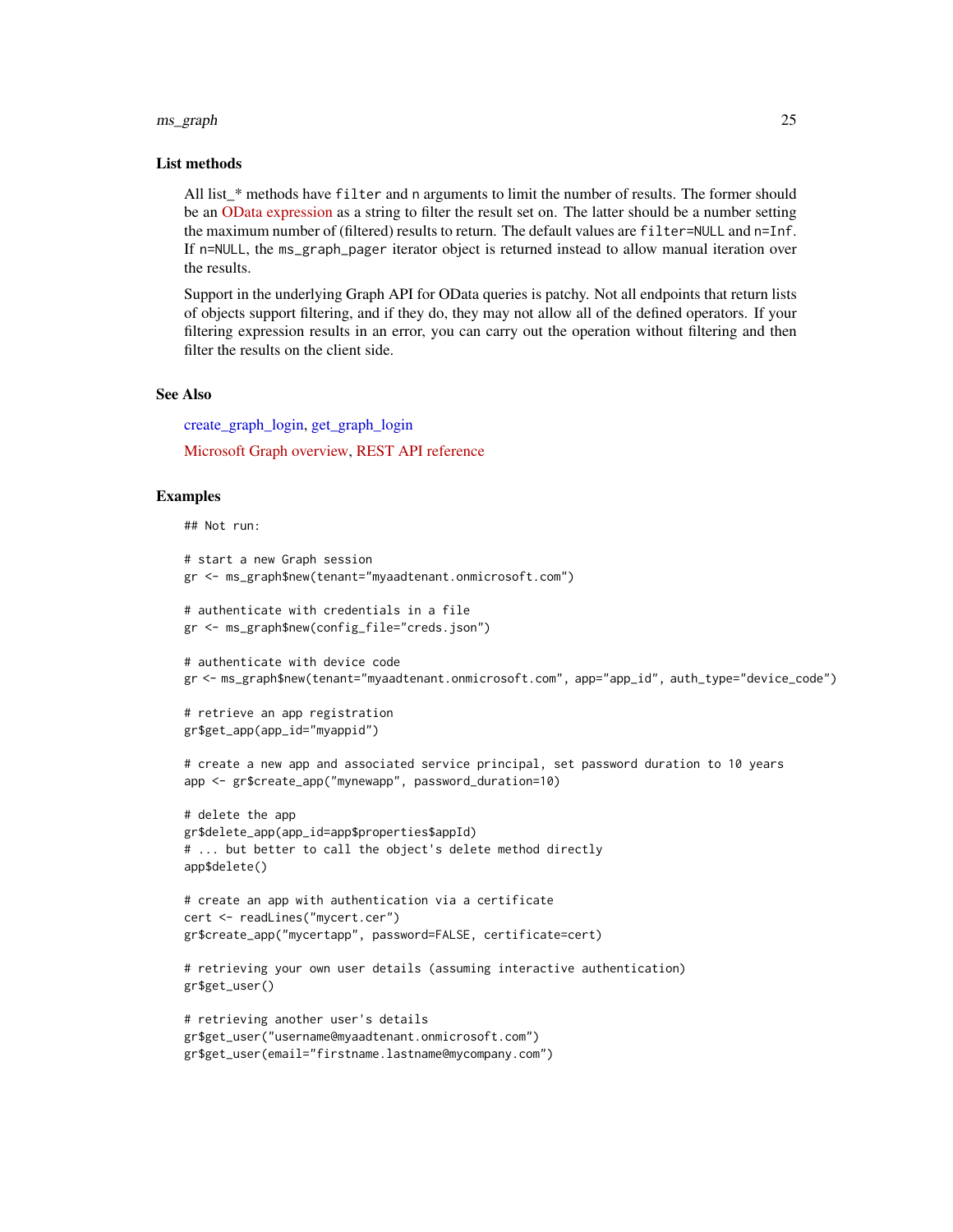```
gr$get_user(name="Hong Ooi")
# get an AAD object (a group)
id <- gr$get_user()$list_group_memberships()[1]
gr$get_aad_object(id)
# list the users in the tenant
gr$list_users()
# list (guest) users with a 'gmail.com' email address
gr$list_users(filter="endsWith(mail,'gmail.com')")
# list Microsoft 365 groups
gr$list_groups(filter="groupTypes/any(c:c eq 'Unified')")
```
## End(Not run)

<span id="page-25-1"></span>ms\_graph\_pager *Pager object for Graph list results*

# Description

Class representing an *iterator* for a set of paged query results.

#### Format

An R6 object of class ms\_graph\_pager.

#### Fields

- token: The token used to authenticate with the Graph host.
- output: What the pager should yield on each iteration, either "data.frame","list" or "object". See 'Value' below.

#### Methods

- new(...): Initialize a new user object. See 'Initialization' below.
- has\_data(): Returns TRUE if there are pages remaining in the iterator, or FALSE otherwise.

#### Active bindings

• value: The returned value on each iteration of the pager.

<span id="page-25-0"></span>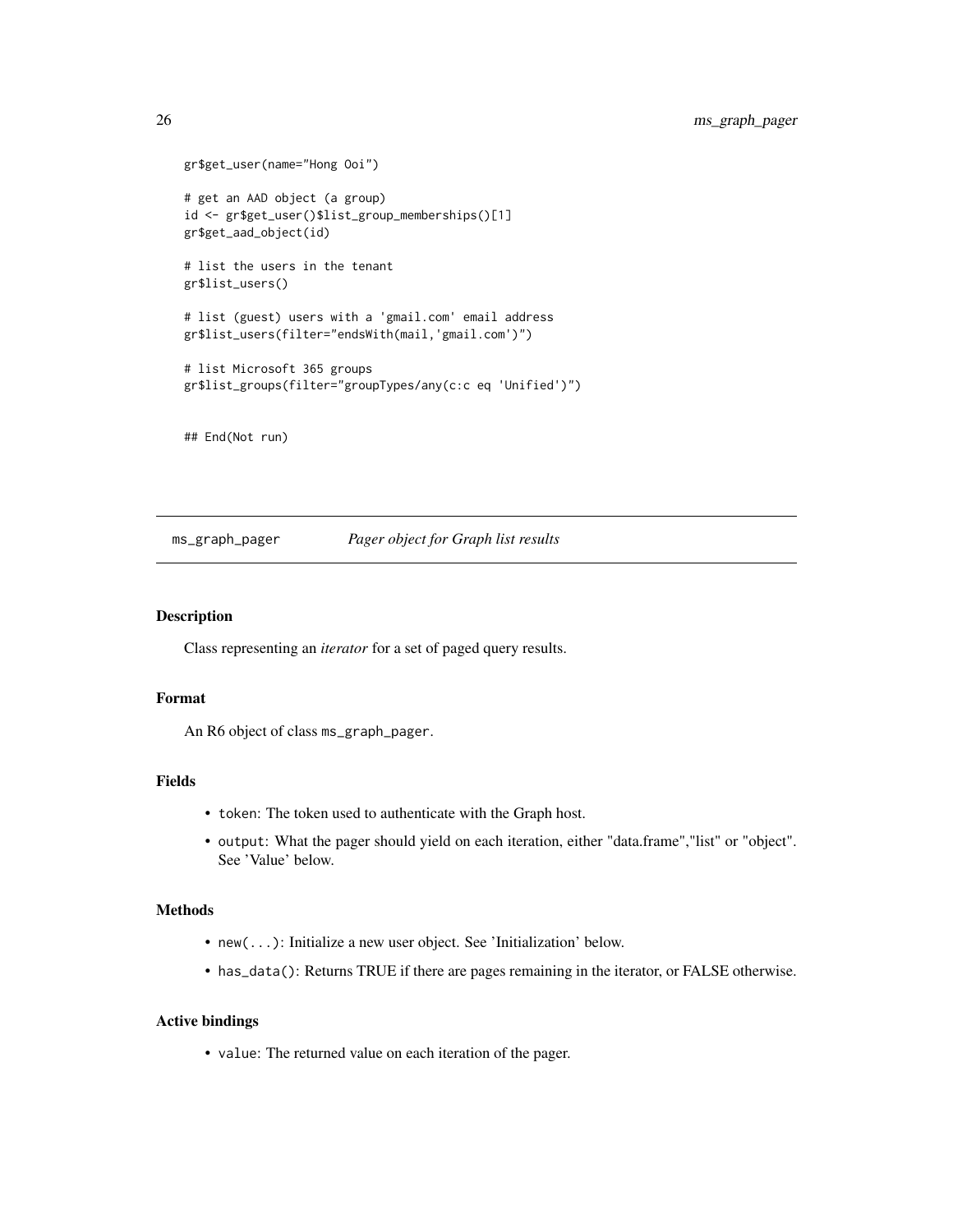#### <span id="page-26-0"></span>Initialization

The recommended way to create objects of this class is via the ms\_object\$get\_list\_pager() method, but it can also be initialized directly. The arguments to the new() method are:

- token: The token used to authenticate with the Graph host.
- first\_page: A list containing the first page of results, generally from a call to call\_graph\_endpoint() or the do\_operation() method of an AzureGraph R6 object.
- next\_link\_name,value\_name: The names of the components of first\_page containing the link to the next page, and the set of values for the page respectively. The default values are @odata.nextLink and value.
- generate\_objects: Whether the iterator should return a list containing the parsed JSON for the page values, or convert it into a list of R6 objects. See 'Value' below.
- type\_filter: Any extra arguments required to initialise the returned objects. Only used if generate\_objects is TRUE.
- default\_generator: The default generator object to use when converting a list of properties into an R6 object, if the class can't be detected. Defaults to ms\_object. Only used if generate\_objects is TRUE.
- ...: Any extra arguments required to initialise the returned objects. Only used if generate\_objects is TRUE.

#### Value

The value active binding returns the page values for each iteration of the pager. This can take one of 3 forms, based on the initial format of the first page and the generate\_objects argument.

If the first page of results is a data frame (each item has been converted into a row), then the pager will return results as data frames. In this case, the output field is automatically set to "data.frame" and the generate\_objects initialization argument is ignored. Usually this will be the case when the results are meant to represent external data, eg items in a SharePoint list.

If the first page of results is a list, the generate\_objects argument sets whether to convert the items in each page into R6 objects defined by the AzureGraph class framework. If generate\_objects is TRUE, the output field is set to "object", and if generate\_objects is FALSE, the output field is set to "list".

#### See Also

[ms\\_object,](#page-27-1) [extract\\_list\\_values](#page-17-1)

[Microsoft Graph overview,](https://docs.microsoft.com/en-us/graph/overview) [Paging documentation](https://docs.microsoft.com/en-us/graph/paging)

# Examples

```
## Not run:
```

```
# list direct memberships
firstpage <- call_graph_endpoint(token, "me/memberOf")
pager <- ms_graph_pager$new(token, firstpage)
```

```
pager$has_data()
```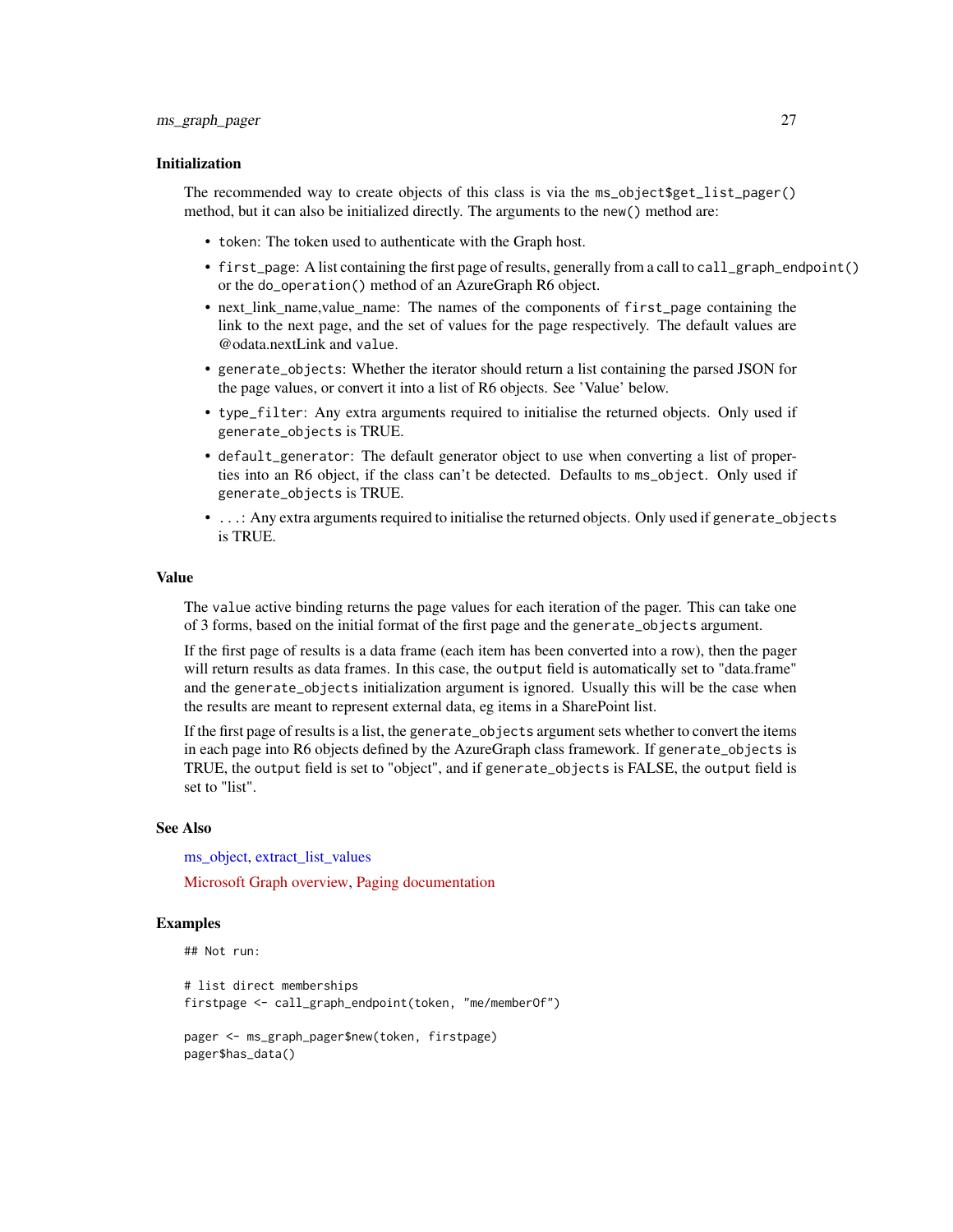#### <span id="page-27-0"></span>pager\$value

```
# once all the pages have been returned
isFALSE(pager$has_data())
is.null(pager$value)
# returning items, 1 per page, as raw lists of properties
firstpage <- call_graph_endpoint(token, "me/memberOf", options=list(`$top`=1))
pager <- ms_graph_pager$new(token, firstpage, generate_objects=FALSE)
lst <- NULL
while(pager$has_data())
    lst <- c(lst, pager$value)
# returning items as a data frame
firstdf <- call_graph_endpoint(token, "me/memberOf", options=list(`$top`=1),
                               simplify=TRUE)
pager <- ms_graph_pager$new(token, firstdf)
df <- NULL
while(pager$has_data())
    df <- vctrs::vec_rbin(df, pager$value)
```
## End(Not run)

<span id="page-27-1"></span>ms\_object *Microsoft Graph object*

#### Description

Base class representing a object in Microsoft Graph. All other Graph object classes ultimately inherit from this class.

# Format

An R6 object of class ms\_object.

# Fields

- token: The token used to authenticate with the Graph host.
- tenant: The Azure Active Directory tenant for this object.
- type: The type of object, in a human-readable format.
- properties: The object properties, as obtained from the Graph host.

# Methods

- new(...): Initialize a new directory object. Do not call this directly; see 'Initialization' below.
- delete(confirm=TRUE): Delete an object. By default, ask for confirmation first.
- update(...): Update the object information in Azure Active Directory.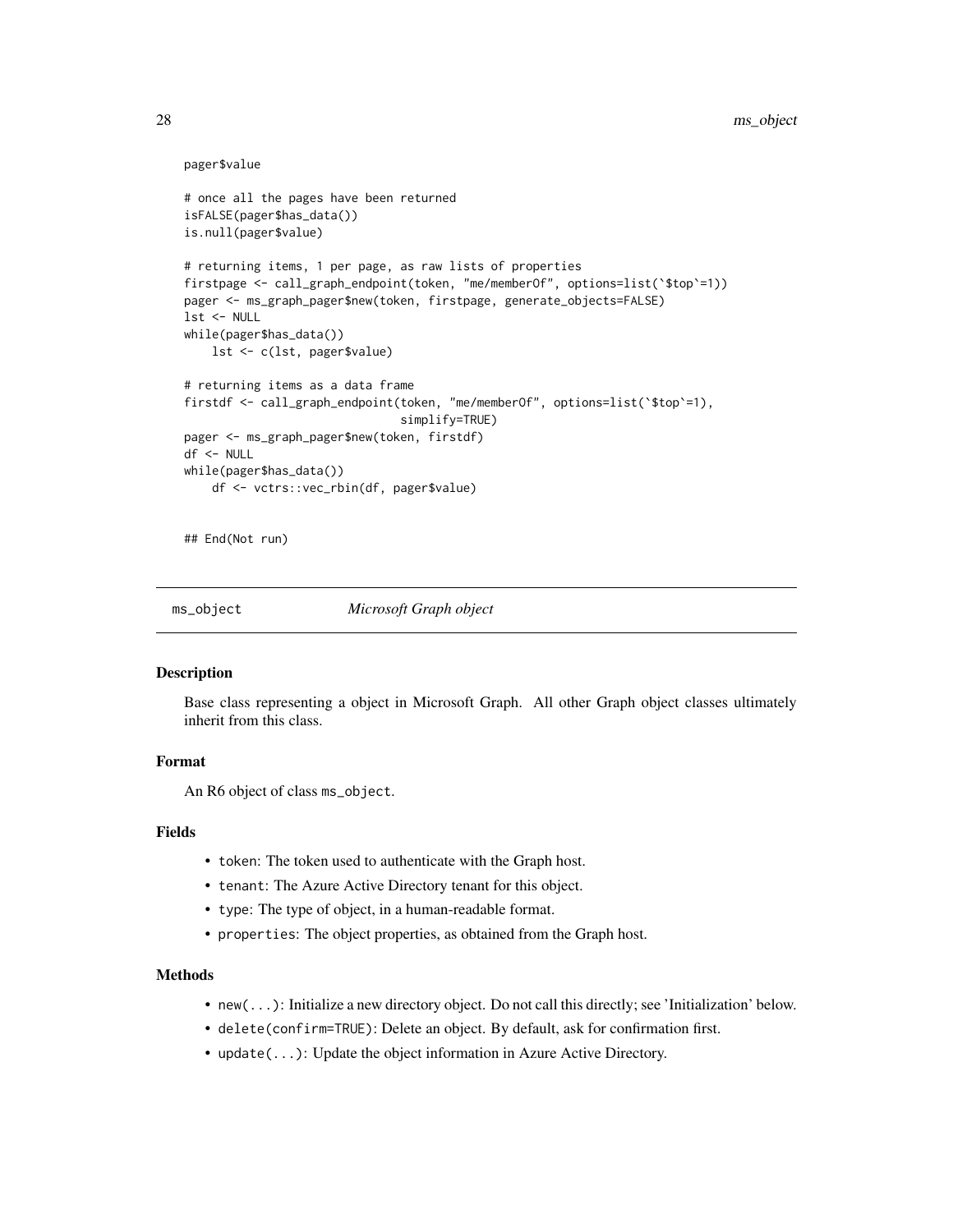#### <span id="page-28-0"></span>ms\_object 29

- do\_operation(...): Carry out an arbitrary operation on the object.
- sync\_fields(): Synchronise the R object with the data in Azure Active Directory.
- get\_list\_pager(...): Returns a pager object, which is an *iterator* for a set of paged query results. See 'Paged results' below.

# Initialization

Objects of this class should not be created directly. Instead, create an object of the appropriate subclass.

# List methods

All list\_\* methods have filter and n arguments to limit the number of results. The former should be an [OData expression](https://docs.microsoft.com/en-us/graph/query-parameters#filter-parameter) as a string to filter the result set on. The latter should be a number setting the maximum number of (filtered) results to return. The default values are filter=NULL and n=Inf. If n=NULL, the ms\_graph\_pager iterator object is returned instead to allow manual iteration over the results.

Support in the underlying Graph API for OData queries is patchy. Not all endpoints that return lists of objects support filtering, and if they do, they may not allow all of the defined operators. If your filtering expression results in an error, you can carry out the operation without filtering and then filter the results on the client side.

#### Paged results

Microsoft Graph returns lists in pages, with each page containing a subset of objects and a link to the next page. AzureGraph provides an iterator-based API that lets you access each page individually, or collect them all into a single object.

To create a new pager object, call the get\_list\_pager() method with the following arguments:

- 1st: A list containing the first page of results, generally from a call to the do\_operation() method.
- next\_link\_name,value\_name: The names of the components of first\_page containing the link to the next page, and the set of values for the page respectively. The default values are @odata.nextLink and value.
- generate\_objects: Whether the iterator should return a list containing the parsed JSON for the page values, or convert it into a list of R6 objects.
- type\_filter: Any extra arguments required to initialise the returned objects. Only used if generate\_objects is TRUE.
- default\_generator: The default generator object to use when converting a list of properties into an R6 object, if the class can't be detected. Defaults to ms\_object. Only used if generate\_objects is TRUE.
- ...: Any extra arguments required to initialise the returned objects. Only used if generate\_objects is TRUE.

This returns an object of class [ms\\_graph\\_pager,](#page-25-1) which is an *iterator* for the set of paged results. Each call to the object's value active binding yields the next page. When all pages have been returned, value contains NULL.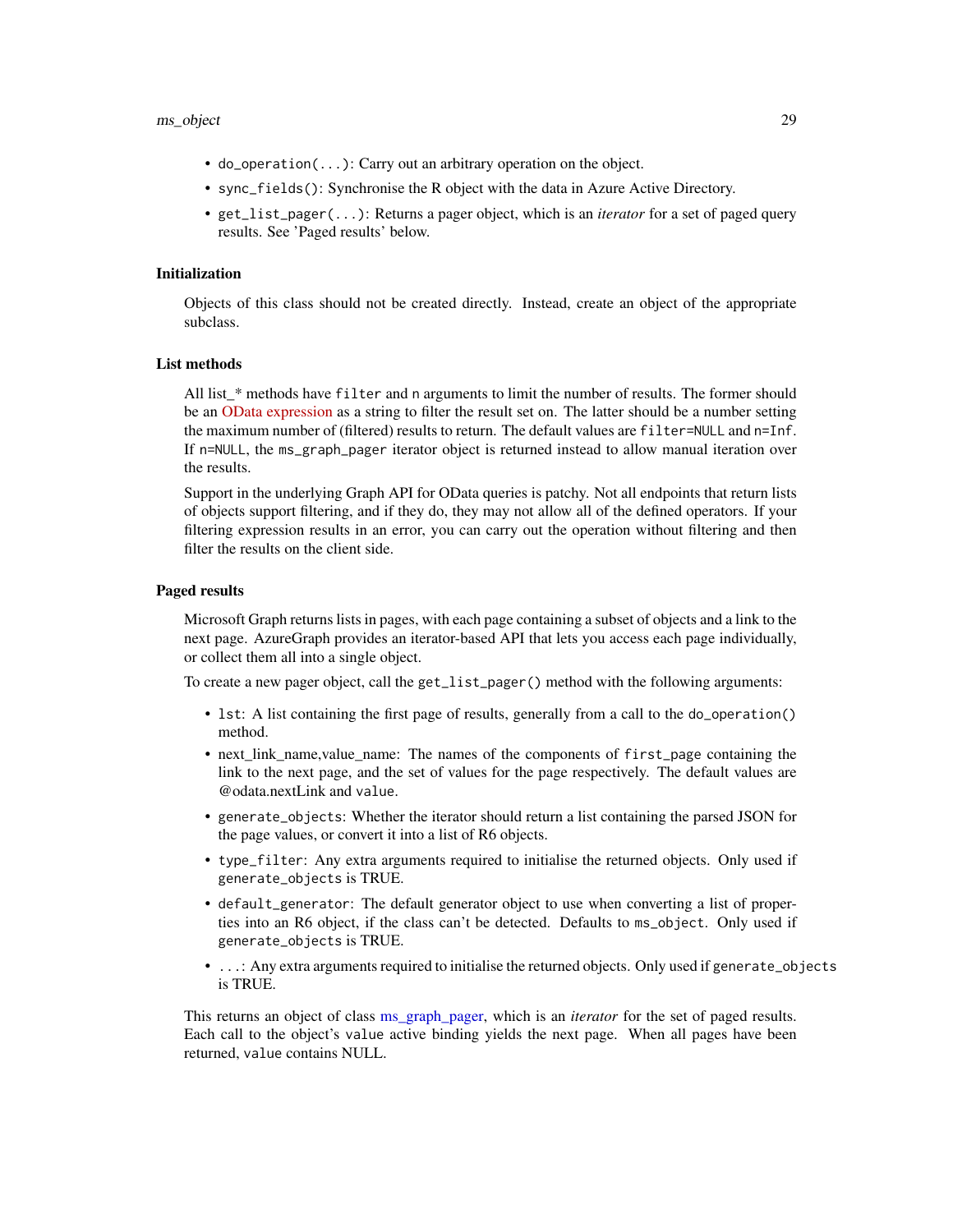The format of the returned values can take one of 3 forms, based on the initial format of the first page and the generate\_objects argument.

If the first page of results is a data frame (each item has been converted into a row), then the pager will return results as data frames. In this case, the output field is automatically set to "data.frame" and the generate\_objects initialization argument is ignored. Usually this will be the case when the results are meant to represent external data, eg items in a SharePoint list.

If the first page of results is a list, the generate\_objects argument sets whether to convert the items in each page into R6 objects defined by the AzureGraph class framework. If generate\_objects is TRUE, the output field is set to "object", and if generate\_objects is FALSE, the output field is set to "list".

You can also call the extract\_list\_values() function to get all or some of the values from a pager, without having to manually combine the pages together.

#### Deprecated methods

The following methods are private and **deprecated**, and form the older AzureGraph API for accessing paged results. They will eventually be removed.

- get\_paged\_list(lst,next\_link\_name,value\_name,simplify,n): This method reconstructs the list, given the first page.
- init\_list\_objects(lst,type\_filter,default\_generator,...): get\_paged\_list returns a raw list, the result of parsing the JSON response from the Graph host. This method converts the list into actual R6 objects.

#### See Also

[ms\\_graph,](#page-22-1) [az\\_object,](#page-7-1) [ms\\_graph\\_pager,](#page-25-1) [extract\\_list\\_values](#page-17-1) [Microsoft Graph overview,](https://docs.microsoft.com/en-us/graph/overview) [REST API reference](https://docs.microsoft.com/en-us/graph/api/overview?view=graph-rest-1.0)

named\_list *Miscellaneous utility functions*

#### Description

Miscellaneous utility functions

#### Usage

named\_list(lst = NULL, name\_fields = "name")

```
is\_empty(x)
```
#### Arguments

| lst         | A named list of objects.                                   |
|-------------|------------------------------------------------------------|
| name fields | The components of the objects in 1st, to be used as names. |
| X           | For is_empty, An R object.                                 |

<span id="page-29-0"></span>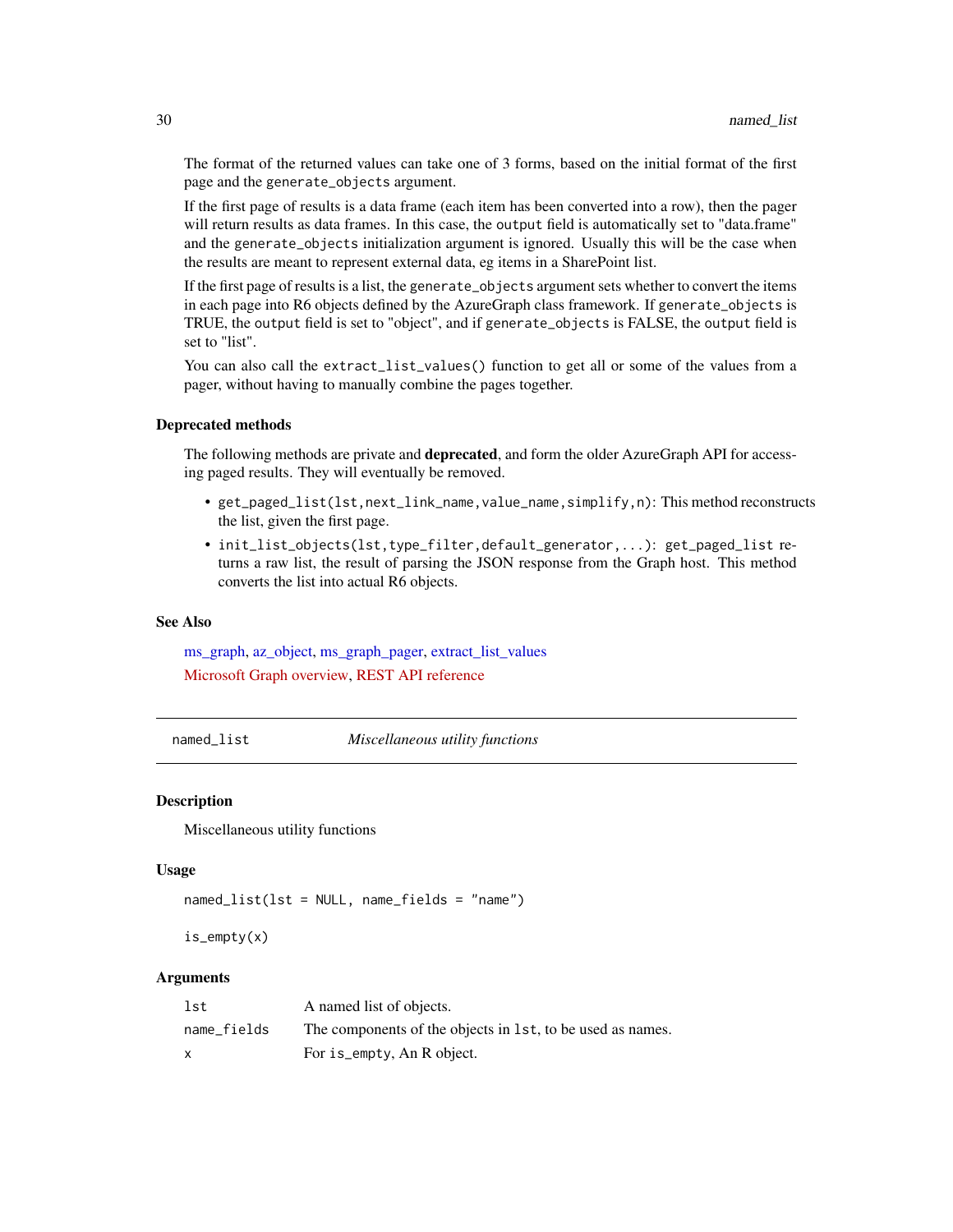#### <span id="page-30-0"></span>Details

named\_list extracts from each object in lst, the components named by name\_fields. It then constructs names for lst from these components, separated by a "/".

#### Value

For named\_list, the list that was passed in but with names. An empty input results in a *named list* output: a list of length 0, with a names attribute.

For is\_empty, whether the length of the object is zero (this includes the special case of NULL).

register\_graph\_class *Extensible registry of Microsoft Graph classes that AzureGraph supports*

#### Description

Extensible registry of Microsoft Graph classes that AzureGraph supports

#### Usage

register\_graph\_class(name, R6\_generator, check\_function)

#### Arguments

| name         | The name of the Graph class, eg "user", "servicePrincipal", etc.                                      |
|--------------|-------------------------------------------------------------------------------------------------------|
| R6_generator | An R6 class generator corresponding to this Graph class.                                              |
|              | check_function A boolean function that checks if a list of properties is for an object of this class. |

#### Details

As written, AzureGraph knows about a subset of all the object classes contained in Microsoft Graph. These are mostly the classes originating from Azure Active Directory: users, groups, app registrations, service principals and registered devices.

You can extend AzureGraph by writing your own R6 class that inherits from ms\_object. If so, you should also *register* your class by calling register\_graph\_class and providing the generator object, along with a check function. The latter should accept a list of object properties (as obtained from the Graph REST API), and return TRUE/FALSE based on whether the object is of your class.

#### Value

An invisible vector of registered class names.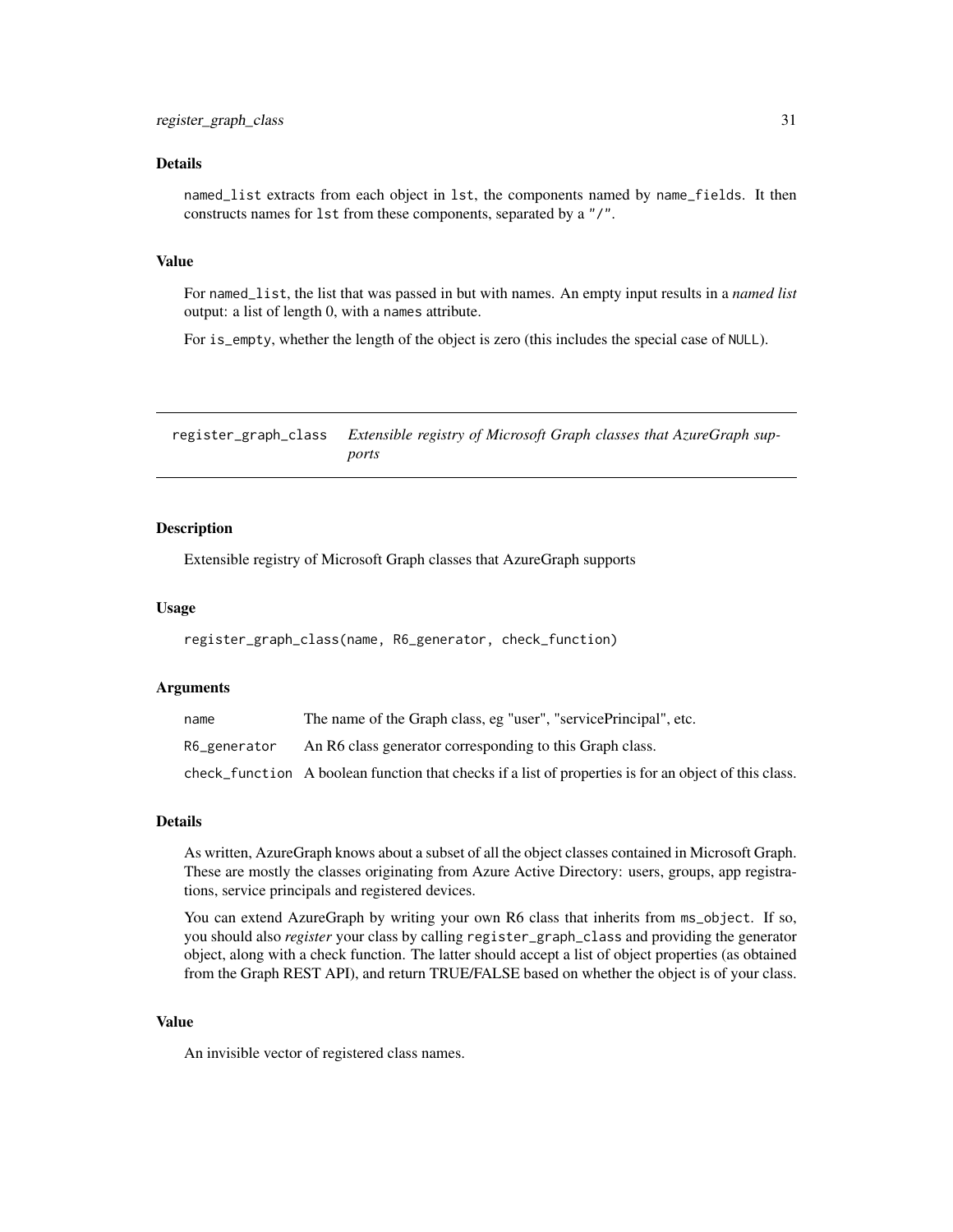# Examples

## Not run:

```
# built-in 'az_user' class, for an AAD user object
register_graph_class("user", az_user,
  function(props) !is.null(props$userPrincipalName))
```
## End(Not run)